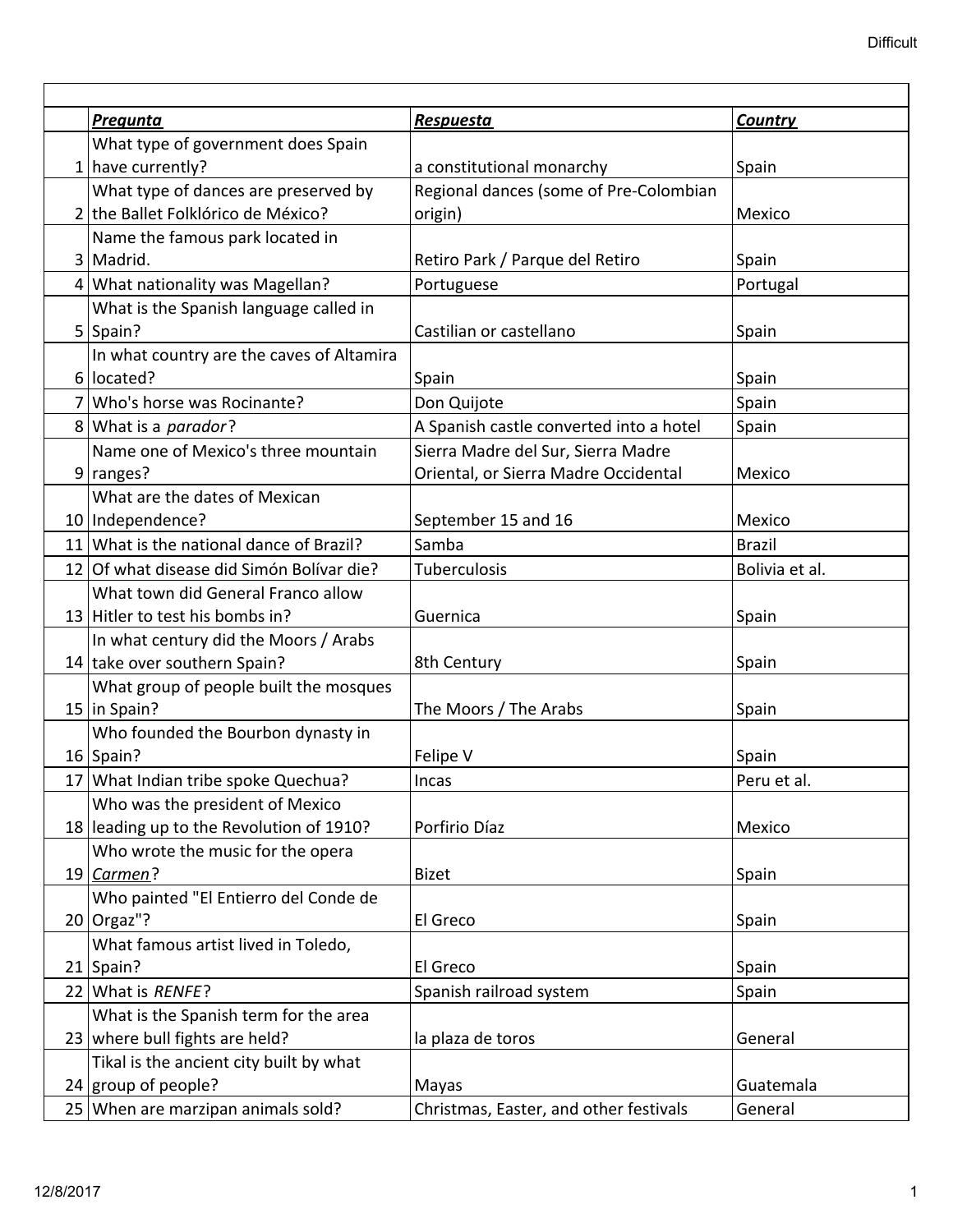| What artist is famous for his painting of                             |                                        |           |
|-----------------------------------------------------------------------|----------------------------------------|-----------|
| 26 Toledo?                                                            | El Greco                               | Spain     |
| What ingredient is added to Mexican                                   |                                        |           |
| 27 chocolate?                                                         | cinnamon                               | Mexico    |
| 28 What would you beat with a molinillo?                              | chocolate                              | Mexico    |
| 29 When is turrón eaten?                                              | Christmas                              | Spain     |
| 30 What is brazo de gitano?                                           | rolled cake with cream filling         | Spain     |
| What is the main ingredient of the                                    |                                        |           |
| 31 popular Mexican drink called atole?                                | corn or corn-starch                    | Mexico    |
| 32 Where are <i>luminarias</i> used?                                  | New Mexico and Arizona                 | <b>US</b> |
|                                                                       | the women who followed the soldiers in |           |
| 33 What is the song "Adelita" about?                                  | the Mexican Revolution                 | Mexico    |
| Would a Spaniard be more likely to                                    |                                        |           |
| 34 entertain at home or at a café?                                    | Café                                   | Spain     |
| What animal is the national symbol of                                 |                                        |           |
| 35 Guatemala?                                                         | Quetzal bird                           | Guatemala |
| What is the Spanish word for a spoken                                 |                                        |           |
| 36   compliment to women?                                             | piropo                                 | General   |
| What tribe of Indians lived in San Blas                               |                                        |           |
| 37 Islands of Panamá?                                                 | Cunas                                  | Panamá    |
| 38 In what city was Santa Anna born?                                  | Veracruz                               | Mexico    |
| What is the Mexican religious day                                     |                                        |           |
| 39 celebrated the day after All Saints Day?                           | Day of the Dead (All Souls Day)        | Mexico    |
| What is depicted in the Diego Rivera                                  |                                        |           |
| 40 mural in the National Palace?                                      | Mexican history                        | Mexico    |
| What do people see at Mexico City's                                   |                                        |           |
| 41 Palacio de Bellas Artes                                            | music, dance, theater, and art         | Mexico    |
| Which Indians were the subject of                                     |                                        |           |
| Miguel Angel Asturias' book Men of<br>$42$ Corn?                      |                                        | Guatemala |
|                                                                       | Mayas                                  |           |
| 43 Who was Maximilian's wife?                                         | Carlota                                | Mexico    |
| What was the profession of the woman<br>44 who invented mole poblano? | nun                                    | Mexico    |
| Who led the Zapatistas in the Mexican                                 |                                        |           |
| 45 Civil War?                                                         | Emiliano Zapata                        | Mexico    |
| Who was the Mexican artist who also                                   |                                        |           |
| painted murals in Detroit, New York, and                              |                                        |           |
| 46 San Francisco?                                                     | Diego Rivera                           | Mexico    |
| 47 What kind of cider comes from Asturias?                            | apple                                  | Spain     |
| 48 Who first introduced the olive to Spain?                           | the Phoenicians                        | Spain     |
| What kind of cactus leaves are eaten in                               |                                        |           |
| 49 Mexico?                                                            | nopales                                | Mexico    |
|                                                                       | thick bean soup with pork, ham and     |           |
| 50 What is <i>fabada</i> ?                                            | spiced sausage                         | General   |
| 51 What are huevos rellenos stuffed with?                             | tuna                                   | General   |
|                                                                       |                                        |           |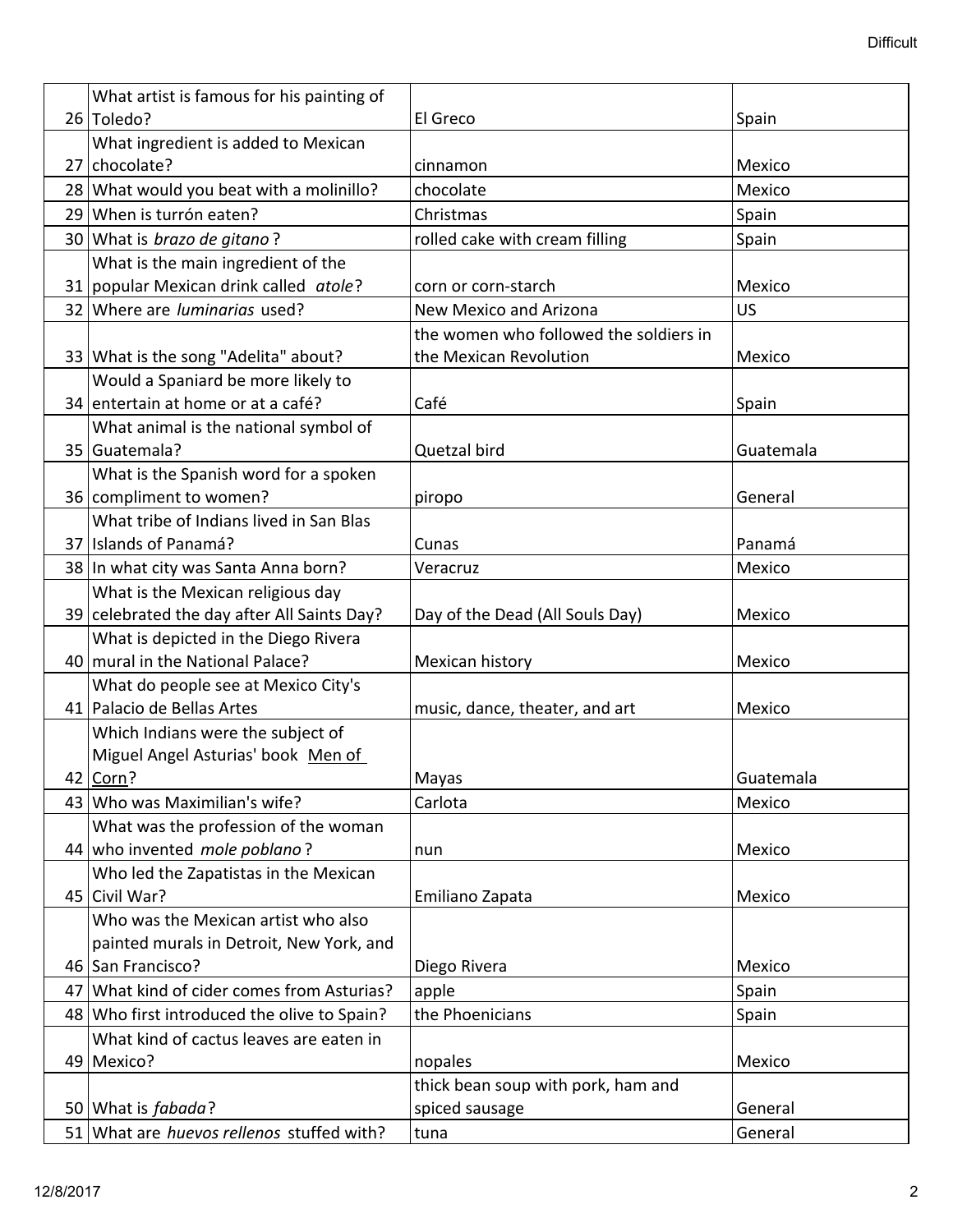| What does a Guatemalan refer to with                  |                                            |                |
|-------------------------------------------------------|--------------------------------------------|----------------|
| 52 the word "patojo"?                                 | a boy (muchacho)                           | Guatemala      |
| 53 What is a charro?                                  | a Mexican cowboy                           | Mexico         |
| 54 What is zócalo?                                    | the central plaza in a Mexican city        | Mexico         |
| 55 What is the role of the <i>curandera?</i>          | to heal people with herbs and plants       | Latin America  |
| What nun is colonial Mexico's best-                   |                                            |                |
| 56 remembered poet?                                   | Juana Inés de la Cruz                      | Mexico         |
| 57 What style of painting is Dalí famous for?         | surrealism                                 | Spain          |
| 58 What is a south-western bulto?                     | religious carving in wood                  | US / Mexico    |
| Who was the South American writer who                 |                                            |                |
| 59 won the 1980 Nobel Prize?                          | Gabriel García Márquez                     | Colombia       |
| Name the sport of Spaniard Francisco                  |                                            |                |
| 60 Fernandez Ochoa?                                   | skiing                                     | Spain          |
| 61 What is a <i>porrón</i> ?                          | leather flask for drinking wine            | General        |
| 62 Who were the Olmecas?                              | an Indian tribe in Ancient Mexico          | Mexico         |
| 63 What was Maxilimian's nationality?                 | Austrian                                   | Mexico         |
| Near what large Mexican city is Lake                  |                                            |                |
| 64 Chapala?                                           | Guadalajara                                | Mexico         |
| When do the Spanish eat a Roscón o                    |                                            |                |
| 65 Rosca de Reyes?                                    | January 6th - Three Kings Day              | Spain          |
| 66 What are tapas?                                    | appetizers                                 | Spain          |
| 67 What is agua de jamaica made from?                 | a special kind of hibiscus blossoms        | Mexico         |
| 68 What is yucca a common substitute for?             | potatoes                                   | Caribbean      |
| 69 What is the basis of sangría?                      | red wine                                   | Spain          |
| What must you specify when ordering a                 | whether you want it at room                |                |
| 70 soft drink (refresco) in Mexico?                   | temperature or cold                        | Mexico         |
| What would one drink through a                        |                                            |                |
| 71 bombilla?                                          | maté                                       | Andes          |
| 72 Where is <i>horchata</i> drunk?                    | Spain and Mexico                           | Spain / Mexico |
| 73   What is an empanada?                             | a pastry filled with meat or sweet filling | General        |
| What do Hispanic children call "hide-                 |                                            |                |
| 74 and-seek"?                                         | escondidas or escondidillas                | General        |
| What is the significance of the kilómetro             | All distances in Spain are measured from   |                |
| 75 cero in Madrid?                                    | here                                       | Spain          |
| 76 What nationality are ticos?                        | Costa Rican                                | Costa Rica     |
| In what year did Panama assume                        |                                            |                |
| 77 complete control of the Canal Zone?                | 1999                                       | Panamá         |
| What did Juan Diego take to the bishop                |                                            |                |
| 78 to prove he had seen the Virgin?                   | roses                                      | Mexico         |
| What type of soup do Spaniards eat to                 |                                            |                |
|                                                       |                                            |                |
| 79 cure everything?                                   | garlic                                     | Spain          |
| What part of the pumpkin has been used                |                                            |                |
| since Pre-Columbian times as a base for<br>80 sauces? | the seeds                                  | Latin America  |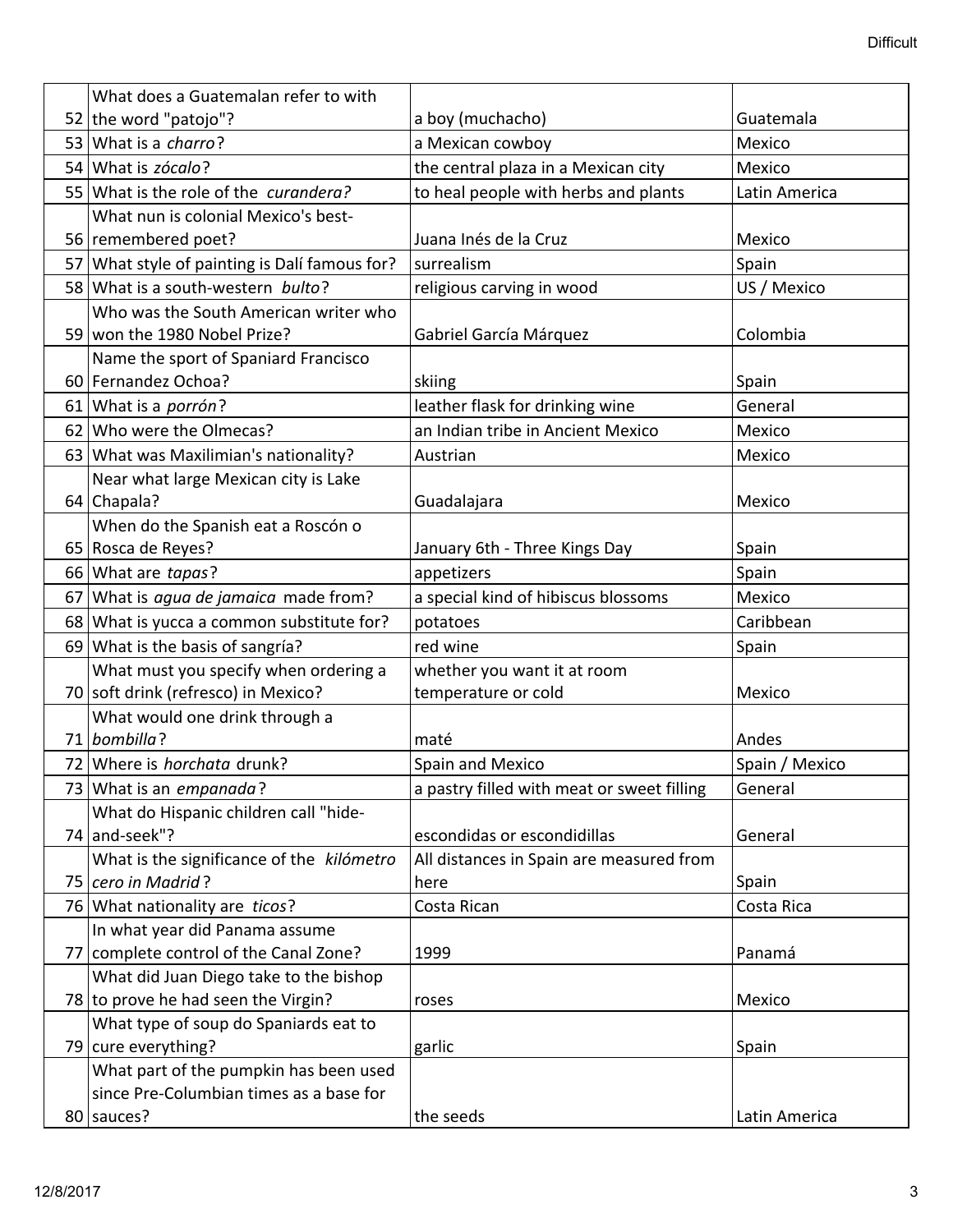| Which is stronger, un café sólo or un                       |                                        |           |
|-------------------------------------------------------------|----------------------------------------|-----------|
| 81 cortado?                                                 | café solo                              | General   |
| In which country would you find the                         |                                        |           |
| 82 Atacama desert?                                          | Chile                                  | Chile     |
| 83 What is El Rastro?                                       | the largest flea market in Madrid      | Spain     |
| How old was Jorge Luis Borges when he                       |                                        |           |
| 84 wrote his first book?                                    | 6 years old                            | Argentina |
| 85 What plant is tequila made from?                         | agave                                  | General   |
| 86 What is turrón?                                          | nougat bar                             | Spain     |
| What famous artist was born in Candia,                      |                                        |           |
| 87 Crete?                                                   | El Greco                               | Spain     |
| Who was the famous 20th century                             |                                        |           |
| Argentine writer who was blind by the                       |                                        |           |
| 88 age of 55?                                               | Jorge Luis Borges                      | Argentina |
| 89 Who was the last ruler of the Aztecs?                    | Cuahtemoc                              | Mexico    |
| What is the main ingredient in the soup                     |                                        |           |
| 90 pozole?                                                  | hominy corn                            | Mexico    |
| What was the profession of Antonio                          |                                        |           |
| 91 Gaves and José Limón?                                    | flamenco dancers                       | Spain     |
| What color are the robes of Franciscan                      |                                        |           |
| 92 Monks?                                                   | brown                                  | Italy     |
| From whom do Nicaragua's Sandinistas                        |                                        |           |
| 93 take their name?                                         | César Augusto Sandino                  | Nicaragua |
| Who is the highest ranking political                        |                                        |           |
| 94 figure in Spain under the King?                          | Prime Minister a.k.a. El Presidente    | Spain     |
| Where would you find the ancient                            |                                        |           |
| 95   paintings in Altamira, Spain?                          | in a cave                              | Spain     |
| 96 What is an <i>hosteria</i> ?                             | a restaurant                           | Spain     |
| What are the main features of Spain's                       | mountains, coasts, and a high central  |           |
| 97 geography?                                               | meseta                                 | Spain     |
| What were the two Indian tribes that                        |                                        |           |
| Columbus and other explorers                                |                                        |           |
| 98 encountered in the Caribbean Islands?                    | <b>Arawaks and Caribes</b>             | Caribbean |
| Who was proclaimed the Queen of                             |                                        |           |
| 99 Segovia in 1474?<br>What Mexican president was a Zapotec | Queen Isabela I                        | Spain     |
| $100$   Indian?                                             | Benito Juárez                          | Mexico    |
| 101 Which Aztec city was built on a lake?                   | Tenochtitlan                           |           |
| Who was the first president of the                          |                                        | Mexico    |
| 102   Revolutionary Era in Mexico?                          | Francisco Madero                       | Mexico    |
|                                                             | almond cookies rolled in confectionars |           |
| 103 What are <i>polvarones?</i>                             | sugar                                  | Spain     |
| 104 From what are the candies yemas made?                   | egg yolks                              | General   |
| 105 Who was the court painter for Felipe IV?                | Diego Rodríguez de Silva y Velázquez   | Spain     |
|                                                             |                                        |           |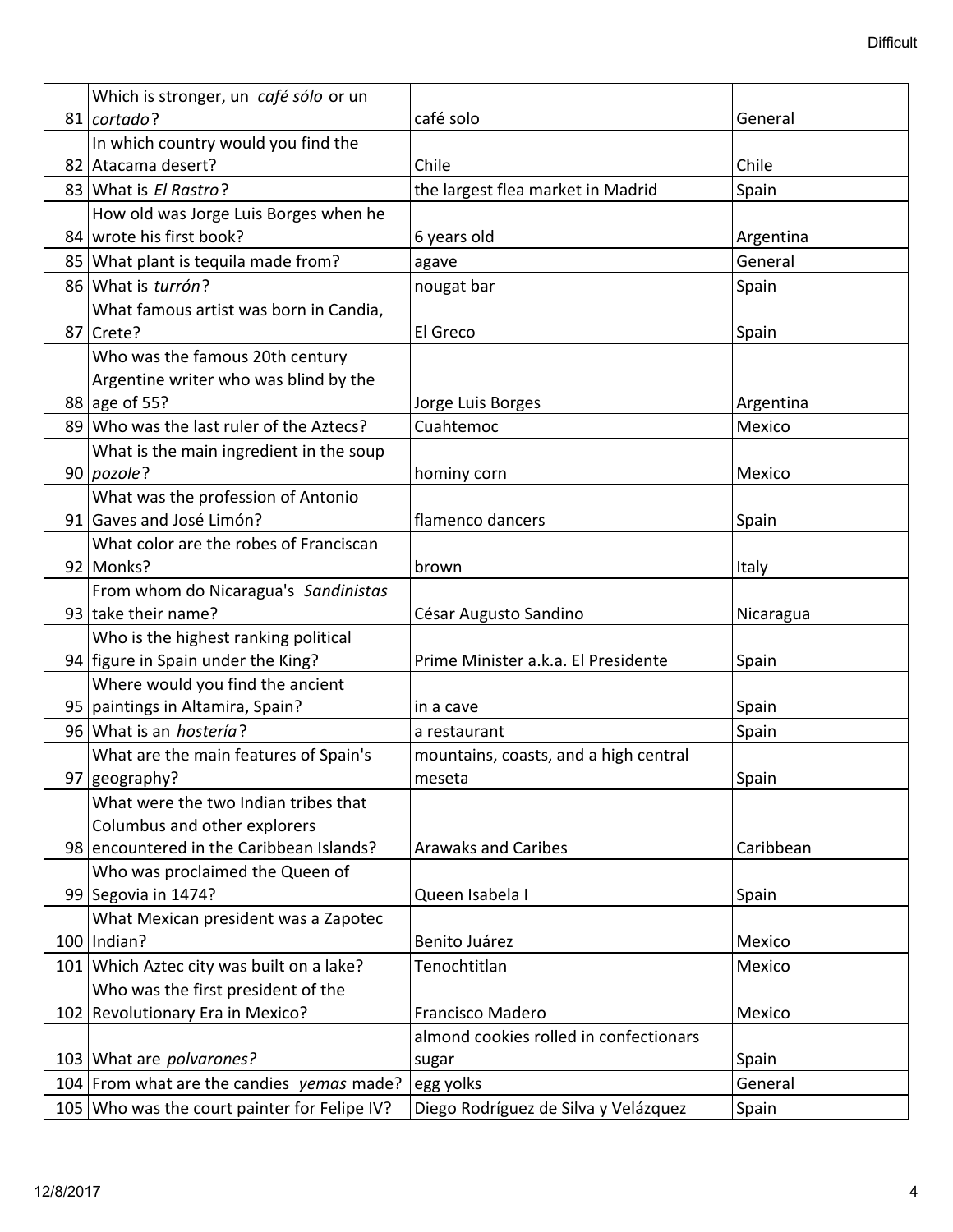| Who is the spirit of the river who is     |                                |             |
|-------------------------------------------|--------------------------------|-------------|
| always mourning the death of her          |                                |             |
| 106 children?                             | La Llorona                     | Mexico      |
| 107 Who is the Patron Saint of Madrid?    | San Isidro (St. Isidore)       | Spain       |
| 108 Where was Pablo Picasso born?         | Malága, Spain                  | Spain       |
| 109 Where is Penelope Cruz from?          | Spain                          | Spain       |
| What Mexican-born actor played the        |                                |             |
| 110 lead role in Zorba the Greek?         | Anthony Quinn                  | Mexico      |
| In what region of Spain is the            |                                |             |
| 111 Guadalquivir located?                 | Andalucía                      | Spain       |
| What do we call a Mexican staple          |                                |             |
| 112   camote in English?                  | Sweet potato                   | Mexico      |
| Which region in Spain is know as the land |                                |             |
| 113 of flowers?                           | Valencia                       | Spain       |
| Which is located on the Pacific Coast of  |                                |             |
| 114 Mexico: Mazatlán or Veracruz?         | Mazatlán                       | Mexico      |
| How long is a member of the Spanish       |                                |             |
| 115 Parliament in office?                 | 4 years                        | Spain       |
| How many days do the Posadas              |                                |             |
| 116 celebrations last?                    | nine                           | Mexico      |
| What is the Mexican version of the        |                                |             |
| 117 children's game "London Bridge"?      | "Vibora de la mar"             | Mexico      |
| Near what U.S. city does Ciudad Juárez    |                                |             |
| 118 lie?                                  | El Paso, Texas                 | US / Mexico |
| What was the profession of José           |                                |             |
| 119 Clemente Orozco?                      | painter and muralist           | Mexico      |
| 120 On what night do Las Posadas begin?   | 16-Dec                         | Mexico      |
| What are houses of the Almanzaras         |                                |             |
| 121 gypsies called?                       | las cuevas (cave houses)       | Spain       |
| What Nicaraguan leader did the            |                                |             |
| Sandanista National Liberation Front      |                                |             |
| 122 overthrow in 1979?                    | Anastasio Somoza               | Nicaragua   |
| From what South American country is       |                                |             |
| 123 the poet Gabriela Mistral?            | Chile                          | Chile       |
| What famous Latin American singer is      |                                |             |
| 124 know as "El Rey"?                     | Palito Ortega                  | Argentina   |
| 125 What is the profession of Joan Miró?  | painter                        | Spain       |
| Who is the Mexican city of Morelia        |                                |             |
| 126   named after?                        | José María Morelos y Pavón     | Mexico      |
| What do Orozco, Siquerios and Rivera      |                                |             |
| 127 have in common?                       | They are all Mexican muralists | Mexico      |
| El Día de los Inocentes is equivalent to  |                                |             |
| 128 what American day?                    | April Fool's Day               | General     |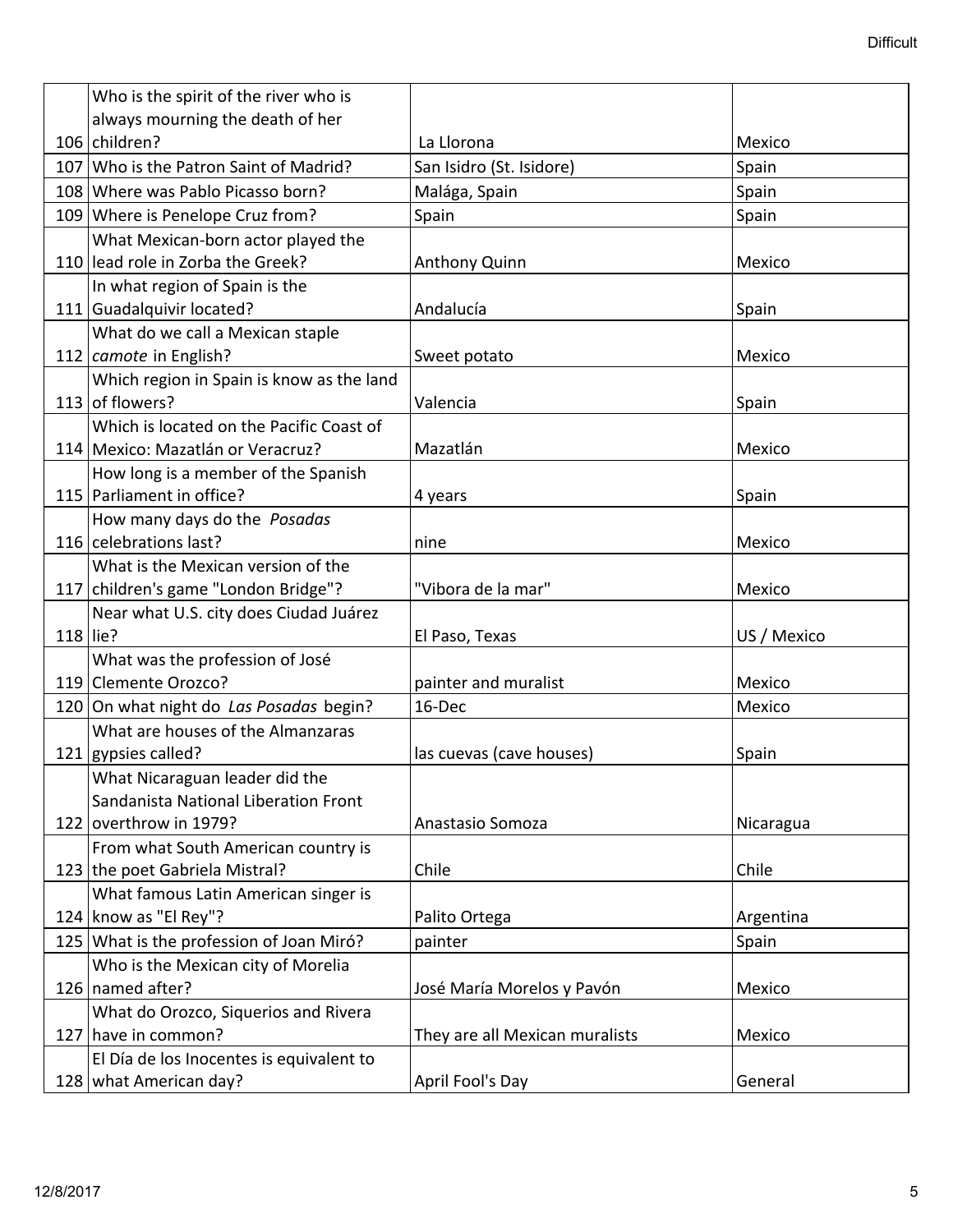|                                                 | 1969 conflict between El Salvador and |                |
|-------------------------------------------------|---------------------------------------|----------------|
|                                                 | Honduras ignited by hotly contested   | El Salvador /  |
| 129 What was the "Football War"?                | soccer matches                        | Honduras       |
| 130 What was the profession of Luis Bañuel?     | film director                         | Spain / Mexico |
| During what century did St. Teresa of           |                                       |                |
| 131 Ávila live?                                 | 16th                                  | Spain          |
| What Mexican Creole soldier crowned             |                                       |                |
| 132   himself Emperor in 1822?                  | Augustín de Iturbide                  | Mexico         |
| Many Spanish words beginning with " al"         |                                       |                |
| 133 are of what origin?                         | Arabic                                | Spain          |
| 134 Where is the festival of San Isidro held?   | Madrid                                | Spain          |
| 135   What is Spanish manzanilla?               | chamomile tea                         | Spain          |
| In what year were the Olympics held in          |                                       |                |
| 136 Mexico City?                                | 1968                                  | Mexico         |
| What would a Mexican child answer if            |                                       |                |
| 137 you asked: "Who is Cri-Cri?"                | the singing cricket                   | Mexico         |
| When was the Golden Age of Spanish              |                                       |                |
| 138 Literature?                                 | 16th and 17th centuries               | Spain          |
| What main avenue in Mexico City was             |                                       |                |
| 139 built by Maximilian?                        | Paseo de la Reforma                   | Mexico         |
| 140 How did Maximilian die?                     | executed by firing squad              | Mexico         |
| What ancient tribe of Mexico carved             |                                       |                |
| 141   large stone heads?                        | Olmecs                                | Mexico         |
| What unsavory fictional character was           |                                       |                |
| 142 the subject of an opera by Mozart?          | Don Juan Tenorio                      | Spain          |
| 143 Who appeared to Juan Diego?                 | the Virgin of Guadalupe               | Mexico         |
| What American actress portrayed Evita           |                                       |                |
| 144 Perón in the movie "Evita"?                 | Madonna                               | US / Argentina |
| What was Don Quixote's name for                 |                                       |                |
| 145 Aldonza?                                    | Dulcinea                              | Spain          |
| The Gold Coast of Spain lies on which           |                                       |                |
| 146 body of water?                              | Mediterranean Sea                     | Spain          |
| 147 Name the former capital of Guatemala.       | Antigua                               | Guatemala      |
| 148 What small river runs through Madrid?       | the Manzanares                        | Spain          |
| 149 What is the flavor of <i>alioli</i> sauce?  | garlic                                | General        |
| Discovery Bay, where Columbus landed,           |                                       |                |
| and Runaway Bay, where the British              |                                       |                |
| drove the Spaniards out, are located on         |                                       |                |
| 150 what island?                                | Jamaica                               | Caribbean      |
| Which Central American country does             |                                       |                |
| 151 not have Spanish as it's official language? | <b>Belize</b>                         | <b>Belize</b>  |
| Which Carthaginian general used Spain           |                                       |                |
| as a base from which to attack the              |                                       |                |
| 152 Romans?                                     | Hannibal                              | Spain          |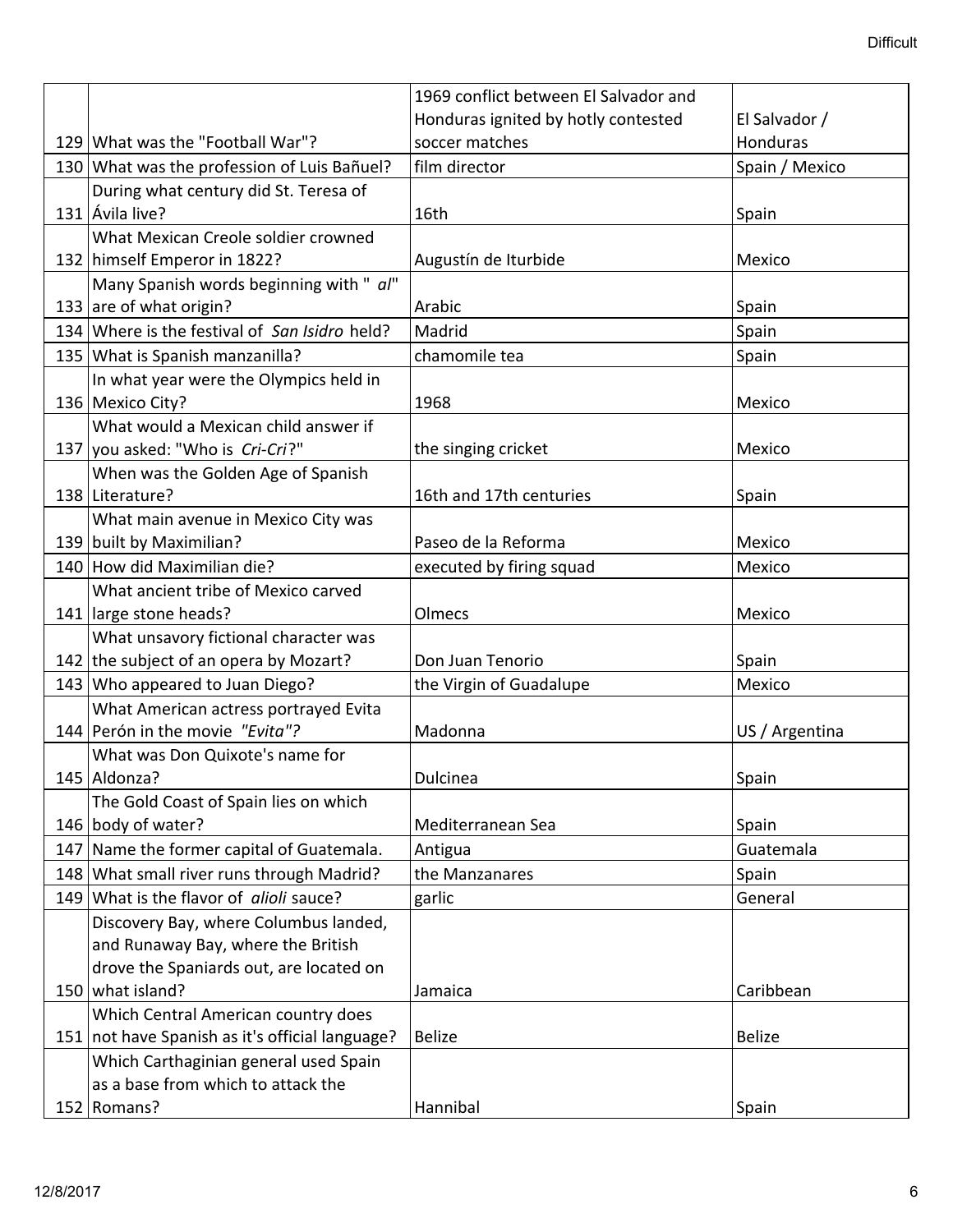| What famous piece of Iberian sculpture              |                                          |                  |
|-----------------------------------------------------|------------------------------------------|------------------|
| is found in Madrid's Nation Archeological           |                                          |                  |
| 153 Museum?                                         | the Dama de Elche                        | Spain            |
| Who was the famous Spanish author of                |                                          |                  |
| 154 the book Niebla?                                | Miguel de Unamuno                        | Spain            |
| Who was the Spanish poet who wrote                  |                                          |                  |
| Platero y yo and won the Nobel Prize for            |                                          |                  |
| 155 Literature in 1956?                             | Juan Ramón Jiménez                       | Spain            |
| When was Spain admitted to the United               |                                          |                  |
| 156 Nations?                                        | 1955                                     | Spain            |
| Which Indian tribe in Mexico had Tula as            |                                          |                  |
| 157 their capital?                                  | <b>Toltecs</b>                           | Mexico           |
| 158 Who were Spain's moriscos?                      | Muslim converts to Christianity          | Spain            |
|                                                     | the 6 boys who jumped off the cliff at   |                  |
|                                                     | the military academy during the          |                  |
| 159 Who were Los Niños Héroes?                      | Mexican-American War                     | US / Mexico      |
| Who wrote the novel Cien años de                    |                                          |                  |
| 160 soledad?                                        | Gabriel García Márquez                   | Colombia         |
| In what period of time did the                      |                                          |                  |
| Tauromara "Dance of the Deer" probably              |                                          |                  |
| 161 originate?                                      | Pre-Columbian                            | Mexico           |
| Who is the creator of the cricket " Cri-Cri"        |                                          |                  |
| 162 in children's music?                            | Francisco Gabilondo Soler                | Mexico           |
| What 17th century Spanish painter did               |                                          |                  |
| portraits of religious and political                |                                          |                  |
| $163$   figures?                                    | Diego Rodríguez de Silva y Velázquez     | Spain            |
| 164 What is jerez?                                  | sherry                                   | Spain            |
| 165 What are <i>pepitas</i> ?                       | pumpkin seeds or sunflower seeds         | General          |
| 166 What is a basic ingredient in <i>horchata</i> ? | almonds or rice                          | Spain / Mexico   |
| What animals did Spaniards introduce to             |                                          |                  |
| 167   the Americas?                                 | horses, pigs, and cows                   | Spain / Mexico   |
|                                                     | place where refreshments and light       |                  |
| 168 What is a merendero?                            | meals are served                         | General          |
| What is the general name of a store                 |                                          |                  |
| 169 where fish is sold?                             | pescadería                               | General          |
| 170 When are luminarias used?                       | at Christmas                             | US / Mexico      |
| 171   In Spain, what is June 24 referred to as?     | Día de San Juan                          | Spain            |
|                                                     | an edible cactus used in salads and as a |                  |
| 172 What are nopales?                               | hot vegetable                            | Mexico           |
| What would you buy in a Puerto Rican                |                                          |                  |
| 173 botánica?                                       | herbs and cures                          | Puerto Rico      |
| 174 What is a zarzuela?                             | a light opera                            | Spain            |
|                                                     |                                          | Mexico / Central |
| 175   What is the <i>Popul Vuh</i> ?                | Religious text of the Mayas              | America          |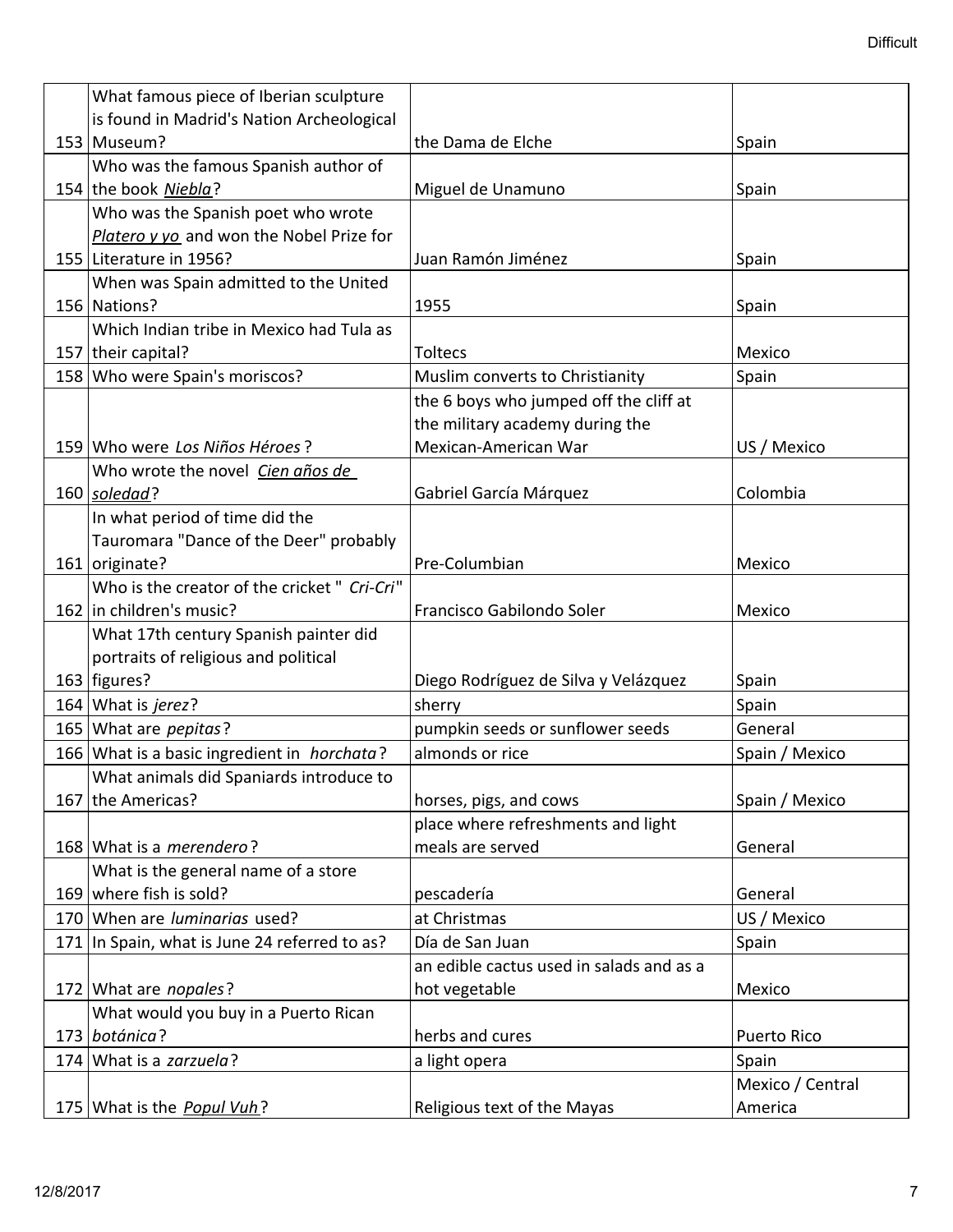|     | What is the Spanish equivalent of our        |                                        |                        |
|-----|----------------------------------------------|----------------------------------------|------------------------|
|     | High School / College Prep diploma           |                                        |                        |
|     | $176$ called?                                | bachillerato                           | Spain / Mexico         |
|     | 177   What is the Flor de Nochebuena?        | the poinsettia                         | Mexico                 |
|     |                                              | John Poinsett (a US Ambassador to      |                        |
|     | 178 Who was the poinsettia named after?      | Mexico)                                |                        |
|     | What is the name of the rainforest           |                                        |                        |
|     | plateau that covers one third of             |                                        |                        |
|     | 179 Guatemala?                               | El Petén                               | Guatemala              |
|     | What is the largest industrial city in       |                                        |                        |
|     | 180 Mexico?                                  | Monterrey                              | Mexico                 |
|     | From which Mexican town did Father           |                                        |                        |
|     | Miguel Hidalgo y Costilla issue his grito    |                                        |                        |
|     | 181 of revolt?                               | <b>Dolores</b>                         | Mexico                 |
|     | In which Spanish autonomous                  |                                        |                        |
|     | 182   community is the city of Toledo?       | Castilla y La Mancha                   | Spain                  |
|     | Where in Mexico is a large Volkswagen        |                                        |                        |
|     | 183 factory?                                 | Puebla                                 | Mexico                 |
|     | Where is the most famous Roman               |                                        |                        |
|     | 184 aqueduct in Spain?                       | Segovia                                | Spain                  |
|     | Who were the earliest known                  |                                        |                        |
|     | 185   inhabitants of Andalucía?              | Iberians                               | Spain                  |
|     | What temporary French ruler of Mexico        |                                        |                        |
|     | 186 lived in the castle in Chapultepec park? | Maximilian                             | Mexico                 |
|     | Where did Bob Beamon set a world             |                                        |                        |
|     | 187   record for the long jump?              | at the Olympic Games in Mexico City    | Mexico                 |
|     | Who is considered the greatest master of     |                                        |                        |
|     | 188   modernist poetry in Latin America?     | Ruben Darío                            | Nicaragua              |
|     | 189 Who painted "Las Meninas"?               | Diego Rodríguez de Silva y Velázquez   | Spain                  |
|     | What was the name of Mexico's only           |                                        |                        |
|     | $190$ saint?                                 | Felipe                                 | Mexico                 |
|     | What nationality was José de Borda, the      |                                        |                        |
|     | man who created a silver empire in 18th      |                                        |                        |
| 191 | century Mexico?                              | French                                 | France / Mexico        |
|     |                                              | an Indian princess given to Cortés who |                        |
|     | 192 Who was Malinche?                        | also served as his translator          | Mexico                 |
|     | 193   Who is the patron saint of Spain?      | Santiago                               | Spain                  |
|     | In what century did Central American         |                                        |                        |
|     | provinces unite to form the Central          |                                        |                        |
|     | 194 American Federation?                     | 19th                                   | <b>Central America</b> |
|     | What is the name of the Mexican candy        |                                        |                        |
|     | 195 made from white sweet potato?            | Camotes (de Puebla)                    | Mexico                 |
|     | What famous Argentine general fought         |                                        |                        |
|     | 196 for independence in South America?       | San Martín                             | South America          |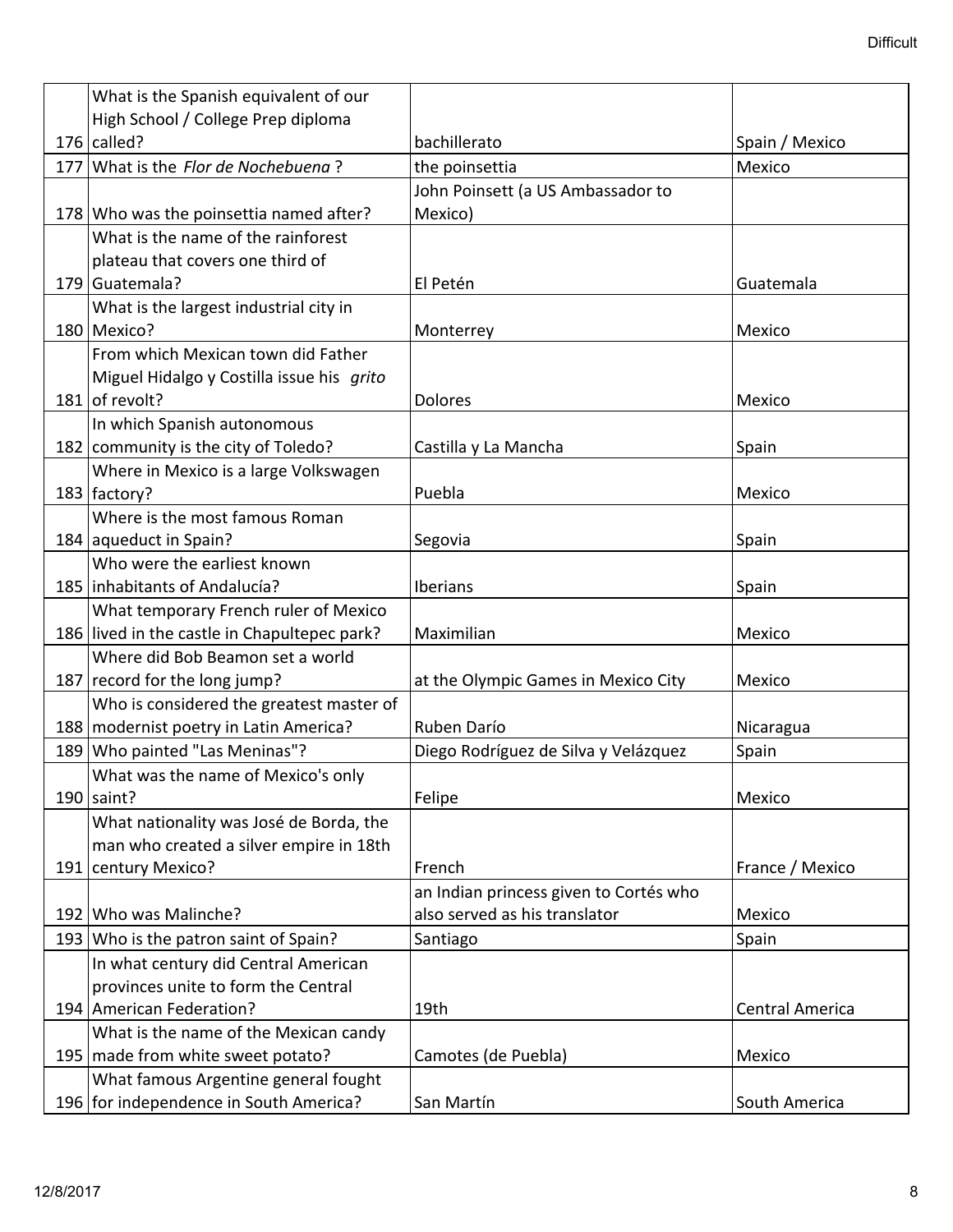| What treaty was signed by the United |                                 |             |
|--------------------------------------|---------------------------------|-------------|
| States and Mexico after the Mexican- |                                 |             |
| 197   American War?                  | the Treaty of Guadalupe Hidalgo | US / Mexico |
| 198 Where is Antonio Banderas from?  | Spain                           | Spain       |
| From what South American country is  |                                 |             |
| 199 the author Isabel Allende?       | Chile                           | Chile       |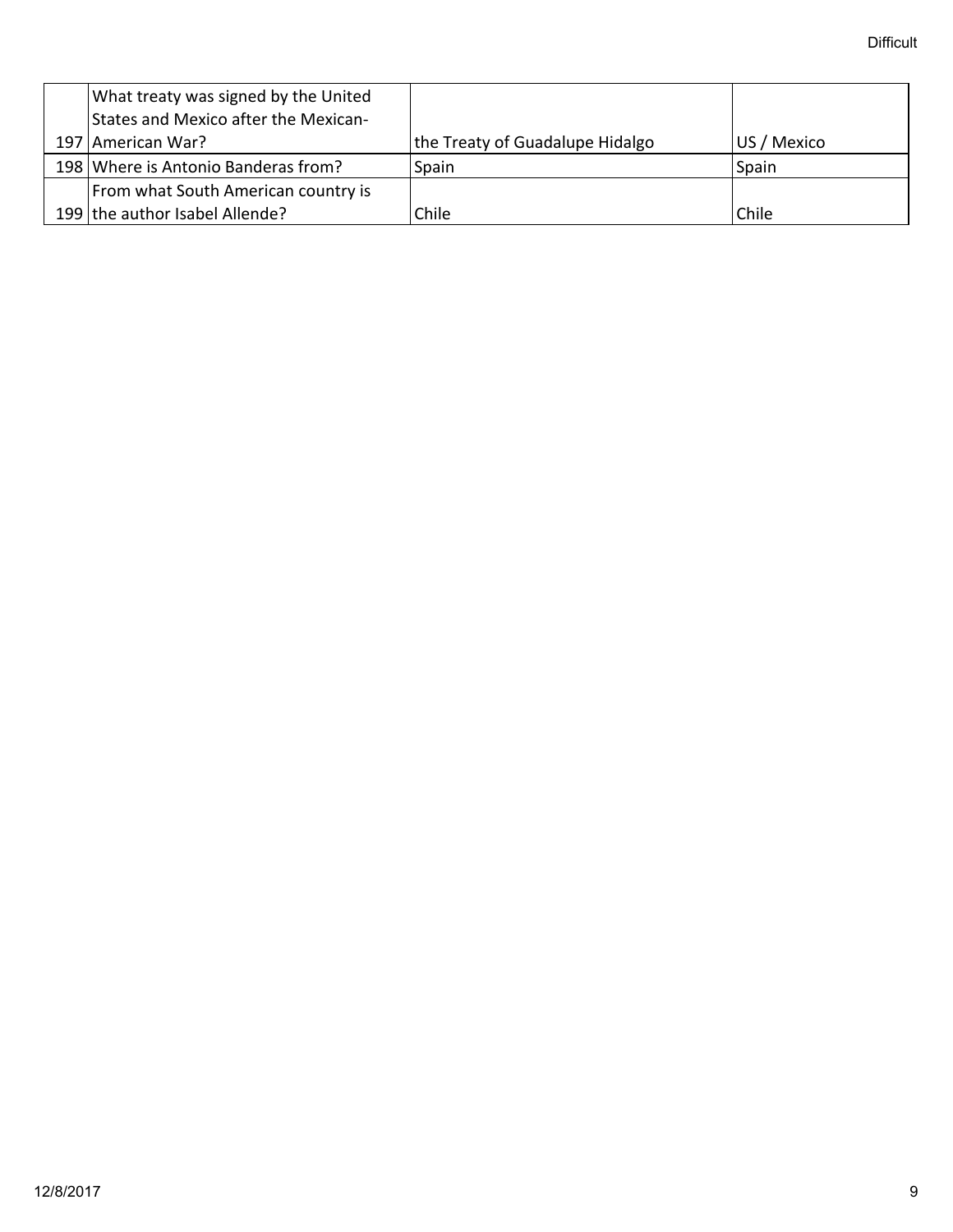| <b>EXPRESSIONS TO TRANSLATE</b> |                             |                               |  |
|---------------------------------|-----------------------------|-------------------------------|--|
|                                 | <b>English</b>              | <b>Spanish</b>                |  |
| $\mathbf{1}$                    | Of course not               | ¡Claro que no!                |  |
|                                 | 2 Maybe                     | Tal vez                       |  |
| 3                               | I think that                | Creo que / Pienso que         |  |
|                                 | $4$ How ugly!               | ¡Qué feo!                     |  |
| 5                               | Let's go to the beach       | Vamos a la playa              |  |
|                                 | 6 I don't know how.         | No sé cómo.                   |  |
|                                 | $7$ I can't                 | No puedo.                     |  |
|                                 | 8 How pretty!               | ¡Qué bonito! / lindo, hermoso |  |
| 9                               | What?                       | ¿Cómo?                        |  |
|                                 | $10$ Let's go.              | Vámonos                       |  |
|                                 | 11 What happened?           | ¿Qué pasó?                    |  |
|                                 | 12 What's wrong?            | ¿Qué pasa? / ¿Qué tienes?     |  |
|                                 | 13 That's life!             | Así es la vida.               |  |
|                                 | 14 Too bad what a shame!    | Qué lastima.                  |  |
|                                 | 15 Listen (but not escucha) | Oye (oiga)                    |  |
|                                 | 16 Of course                | Claro                         |  |
|                                 | 17 Really                   | De veras - cierto             |  |
|                                 | 18 Wow!                     | ¡Caramba!                     |  |
|                                 | 19 Darn!                    | iCaramba!                     |  |
|                                 | 20 Right?                   | ¿Cierto? ¿Verdad?             |  |
|                                 | 21 What time is it?         | ¿Qué hora es?                 |  |
|                                 | 22 How's the weather?       | ¿Qué tiempo hace?             |  |
|                                 | 23 You don't say!           | ¡No me digas!                 |  |
|                                 | 24 Really? Are you sure?    | ¿De veras? ¿Estás seguro?     |  |
|                                 | 25 Great!                   | ¡Fantástico!                  |  |
|                                 | 26 Well, then               | Pues, entonces                |  |
|                                 | 27 What is he like?         | ¿Cómo es?                     |  |
|                                 | 28 How awful!               | ¡Qué malo!                    |  |
|                                 | 29 Yes, you (we) can!       | ¡Sí, se puede!                |  |
|                                 | 30 Slower, please           | Más despacio, por favor       |  |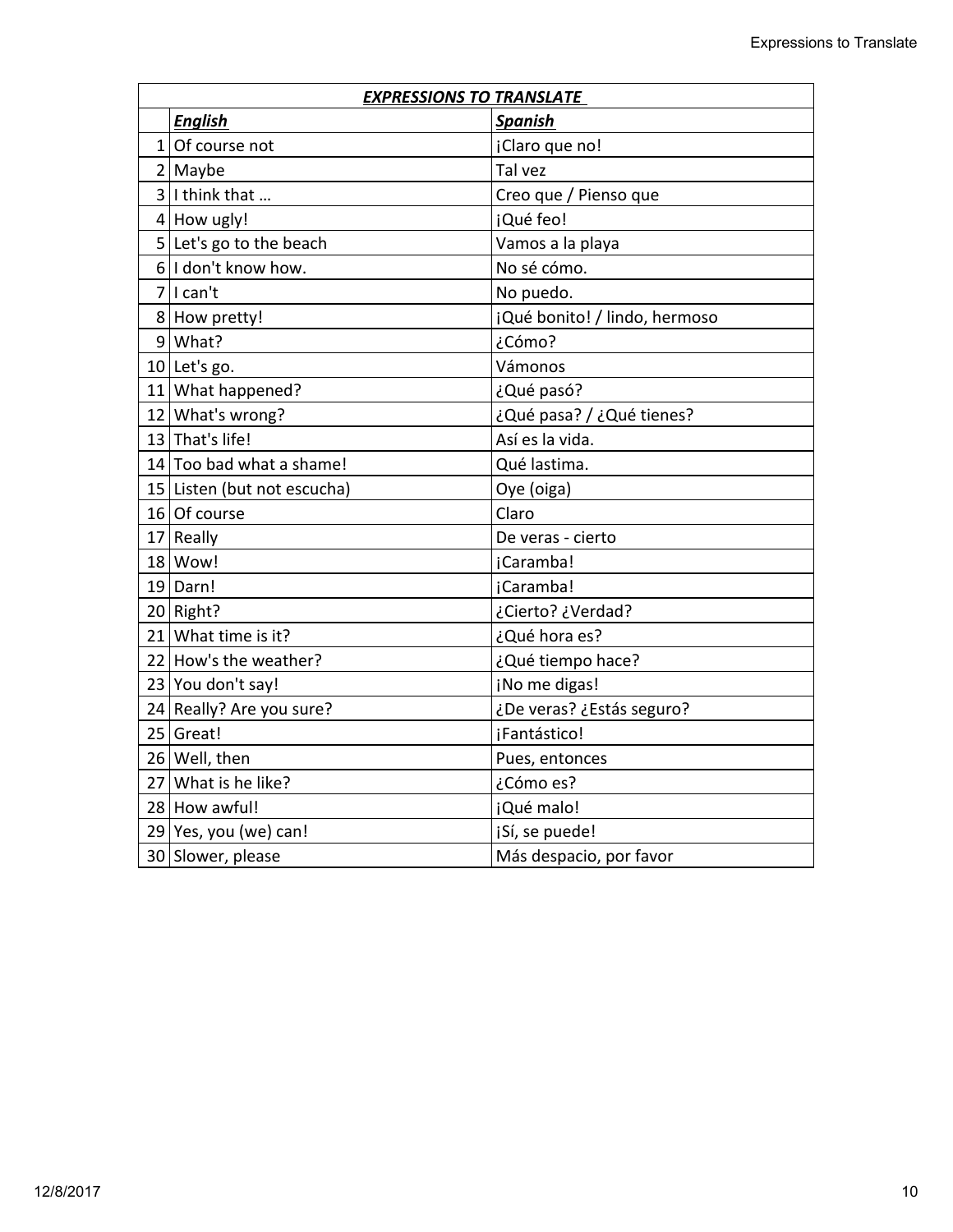| <b>MISCELLANEOUS</b> |                                             |                                                     |                |
|----------------------|---------------------------------------------|-----------------------------------------------------|----------------|
|                      | <b>Pregunta</b>                             | <b>Respuesta</b>                                    | <b>Country</b> |
|                      | 1 What is the bullfighter's highest honor?  | to receive both ears and the tail of the bull Spain |                |
|                      | A Hispanic handshake consists of how        |                                                     |                |
|                      | $2$ many shakes?                            | one                                                 | Latin America  |
|                      | When do Mexicans celebrate the              |                                                     |                |
|                      | 3 anniversary of the Battle of Puebla?      | May 5 (Cinco de Mayo)                               | Mexico         |
|                      | How many people in the world speak          |                                                     |                |
|                      | 4 Spanish? (within 20 million)              | 440 million                                         | General        |
|                      | What style of architecture do you find in   |                                                     |                |
|                      | 5 southern Spain?                           | Arabic or Moorish                                   | Spain          |
|                      | What hand instrument accompanies            |                                                     |                |
|                      | 6   many Spanish dances?                    | castanets                                           | Spain          |
|                      | 7 What is the <i>merengue</i> ?             | a Caribbean popular dance                           | Caribbean      |
|                      | 8 In what country did the guitar originate? | Spain                                               | Spain          |
| 9 <sub>1</sub>       | What American author wrote Iberia?          | James Michener                                      | Spain          |
|                      | 10 Who was Lucille Ball's husband?          | Desi Arnaz                                          | Cuba           |
|                      | 11 On what day are bullfights held?         | Sunday                                              | Spain          |
|                      | What is the profession of Conchita Citrón   |                                                     |                |
|                      | 12 and Maribel Atienza?                     | female bullfighters                                 | Portugal       |
|                      | Who were the monarchs who financed          |                                                     |                |
|                      | 13 Columbus's voyage?                       | Fernando and Isabel                                 | Spain          |
|                      | What sickly child grew up to be a           |                                                     |                |
|                      | 14   conqueror of Mexico?                   | Hernán Cortés                                       | Mexico         |
|                      | For which king did Columbus claim the       |                                                     |                |
|                      | 15 New World?                               | Fernando (Ferdinand)                                | Spain          |
|                      | What was the original name of the city of   |                                                     |                |
|                      | 16 San Juan?                                | <b>Puerto Rico</b>                                  | Puerto Rico    |
|                      | Who was the Mexican dictator during         |                                                     |                |
|                      | 17 the Mexican-American War?                | Santa Ana                                           | Mexico         |
|                      | What spice is used in Spanish hot           |                                                     |                |
|                      | 18 chocolate?                               | cinnamon                                            | Spain          |
|                      | 19 What is paella?                          | a rice dish with chicken and shellfish              | Spain          |
|                      | What is the most common type of oil         |                                                     |                |
|                      | 20 used in Spanish cooking?                 | olive oil                                           | Spain          |
|                      | What food product is a major export         |                                                     |                |
|                      | 21   commodity of Argentina?                | beef                                                | Argentina      |
|                      | What group of people introduced the         |                                                     |                |
|                      | 22 potato to the Spaniards?                 | Incas                                               | Andes          |
|                      | When is the main meal of the day, la        |                                                     |                |
|                      | 23 comida, served?                          | early afternoon                                     | general        |
|                      | What is the main ingredient of              |                                                     |                |
|                      | $24$ guacamole?                             | avocado                                             | Mexico         |
|                      | What is the third largest wine-producing    |                                                     |                |
|                      | 25   country in the world?                  | Spain                                               | Spain          |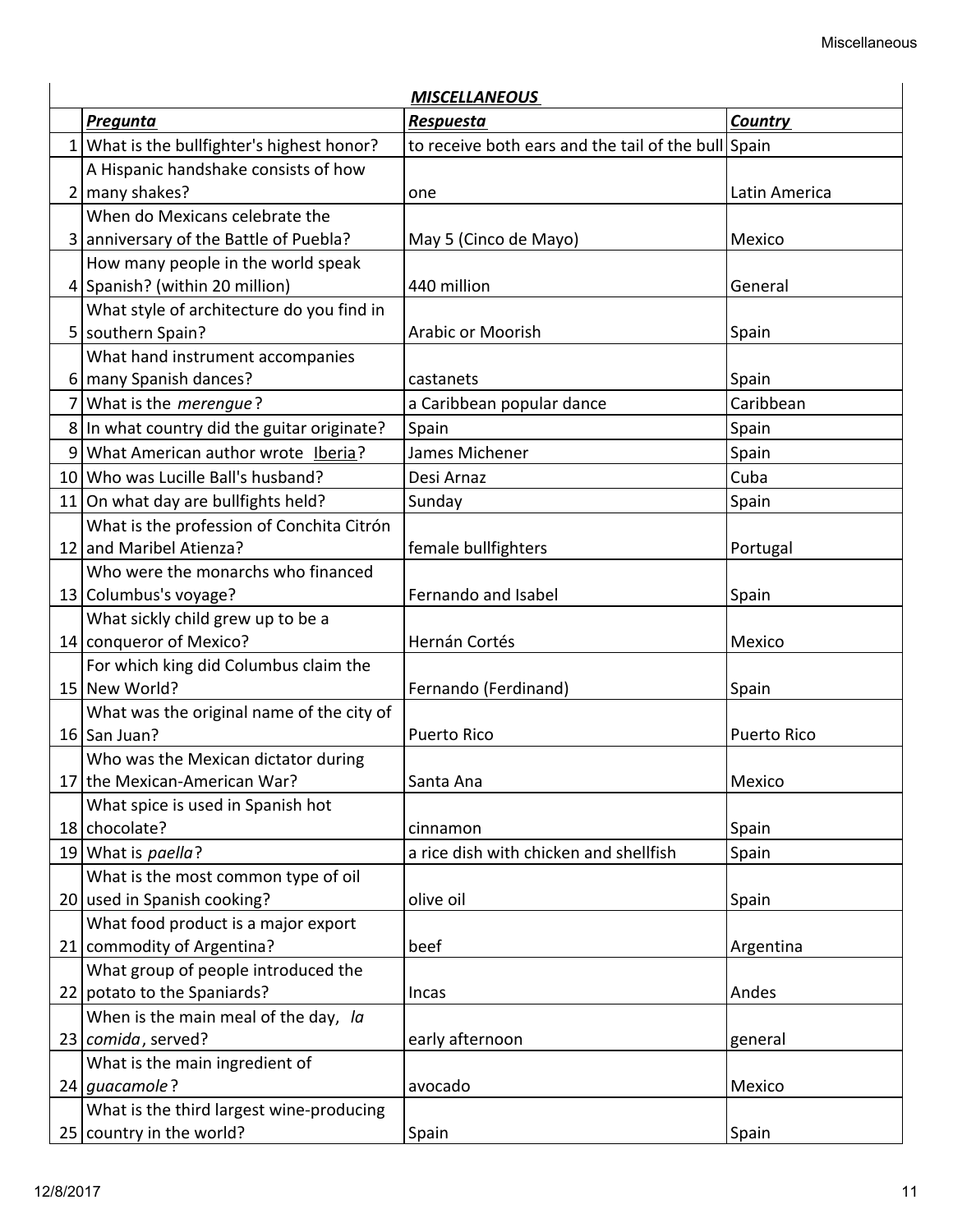|    | What is the most popular sport in           |                                                       |                       |
|----|---------------------------------------------|-------------------------------------------------------|-----------------------|
|    | 26 Mexico?                                  | fútbol (soccer)                                       | Mexico                |
|    | What is the color of the famous pottery     |                                                       |                       |
|    | 27 from Oaxaca?                             | black                                                 | Mexico                |
|    | What famous Spanish explorer founded        |                                                       |                       |
|    | 28 San Juan?                                | Juan Ponce de León                                    | <b>Puerto Rico</b>    |
|    | Who founded the city of St. Augustine,      |                                                       |                       |
|    | 29 Florida?                                 | Pedro Menéndez de Avilés                              | US                    |
|    | What Spanish explorer searched for the      |                                                       |                       |
|    | 30 Foutain of Youth?                        | Ponce de León                                         | Spain / Latin America |
|    | 31 What was Juan Perón's first wife's name? | Evita / Eva                                           | Argentina             |
|    | What is the name of the highway that        |                                                       |                       |
|    | runs through the North and South            |                                                       |                       |
|    | 32   America?                               | The Pan American highway                              | Latin America         |
|    | 33 Name Columbus's three ships.             | Niña, Pinta and Santa María                           | Spain                 |
|    | What two countries make up the Iberian      |                                                       |                       |
|    | 34 Pensinsula?                              | Spain and Portugal                                    | Spain / Portugal      |
|    | 35 What is the capital of Costa Rica?       | San José                                              | Costa Rica            |
|    | What are the grasslands of Argentina        |                                                       |                       |
|    | 36 called?                                  | pampas                                                | Argentina             |
|    | 37 In what sea is Cuba located?             | Caribbean                                             | Cuba                  |
|    | What is the driest desert in the world      |                                                       |                       |
|    | 38 and where is it located?                 | Atacama, Chile                                        | Chile                 |
|    | In what Mexican resort town would you       |                                                       |                       |
|    | 39 be able to see spectacular cliff divers? | Acapulco                                              | Mexico                |
|    | 40 In which Mexican state is Chichén Itzá?  | Yucatán                                               | Mexico                |
| 41 | What four U.S. states border Mexico?        | Texas, New Mexico, Arizona and California US / Mexico |                       |
|    | What is the traditional shape of the        |                                                       |                       |
| 42 | piñata?                                     | star                                                  | Mexico                |
|    | When do Spanish children receive their      |                                                       |                       |
|    | 43 Christmas presents?                      | Jan 6th                                               | Spain                 |
|    | Which is closer to the Continental US:      |                                                       |                       |
|    | 44 Cuba or Puerto Rico?                     | Cuba                                                  | Caribbean             |
|    | What happens in July in Pamplona,           |                                                       |                       |
|    | 45   Spain?                                 | the running of the bulls                              | Spain                 |
|    | 46 What is El Escorial?                     | a palace and a monastery                              | Spain                 |
|    | What did mideval women do in Spain          |                                                       |                       |
|    | when they gathered around the               |                                                       |                       |
|    | 47 community well?                          | gossip                                                | Spain                 |
|    | What do children leave out for the Three    |                                                       |                       |
|    | 48 Kings                                    | shoes                                                 | General               |
|    | The bear and the tree are the symbols of    |                                                       |                       |
|    | 49 what Spanish City?                       | Madrid                                                | Spain                 |
|    | What figure is found in a Rosca de          |                                                       |                       |
|    | 50 Reyes?                                   | baby Jesus                                            | General               |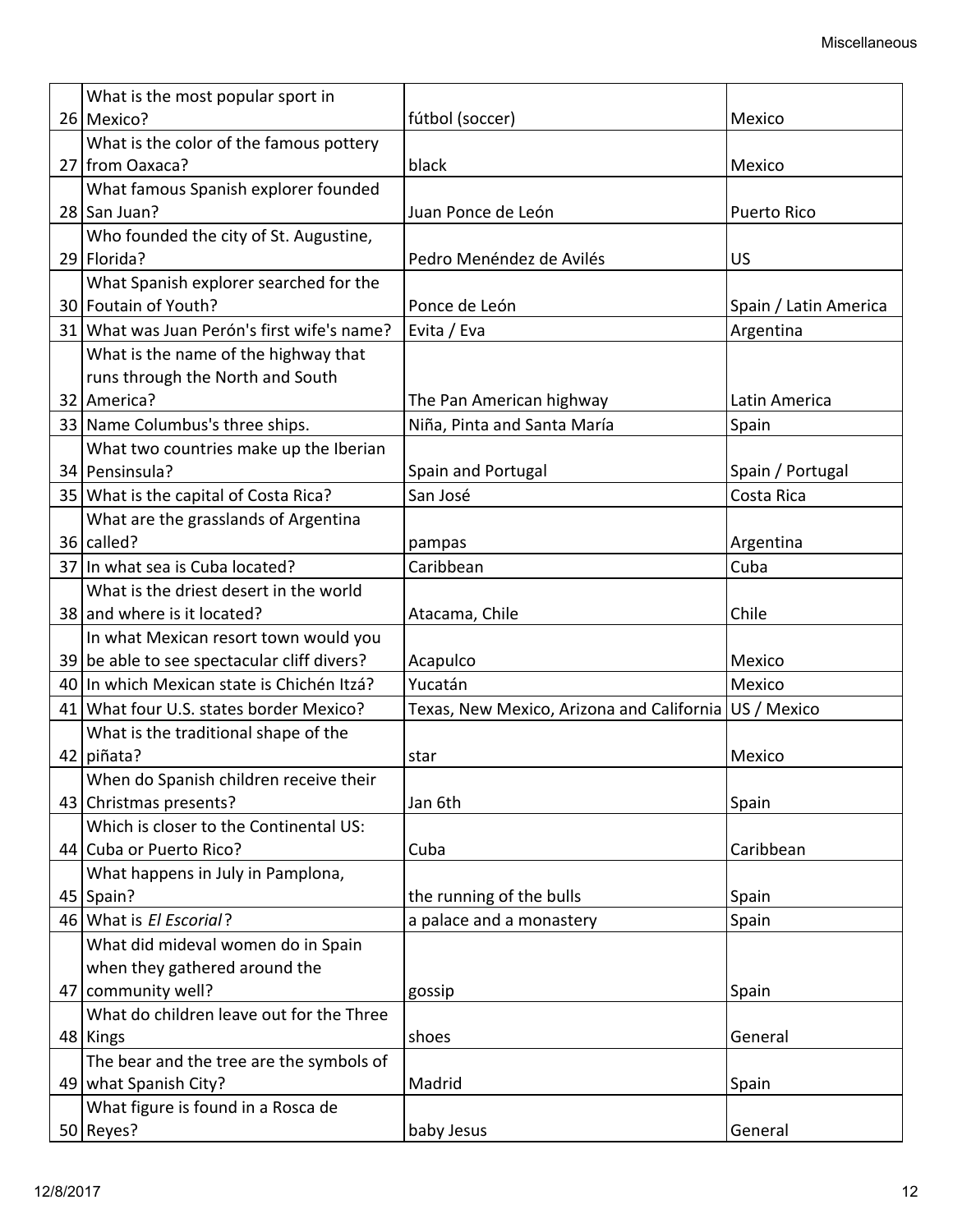۳

| <b>SPORTS / ARTS</b>                                                     |                                        |                |  |  |
|--------------------------------------------------------------------------|----------------------------------------|----------------|--|--|
| <b>Pregunta</b>                                                          | <b>Respuesta</b>                       | <b>Country</b> |  |  |
| What does one hire to serenade                                           |                                        |                |  |  |
| 1 someone in Mexico?                                                     | a mariachi band or a trio              | Mexico         |  |  |
| 2 What is a corrida?                                                     | a bullfight                            | General        |  |  |
| What familiar structure on the Spanish                                   |                                        |                |  |  |
| 3   countryside did Don Quixote fight?                                   | windmills                              | Spain          |  |  |
|                                                                          | a member of the bullfighter's cadre on |                |  |  |
| 4 What is a <i>picador</i> ?                                             | horseback                              | General        |  |  |
| What Hispanic boxer was nicknamed                                        |                                        |                |  |  |
| 5   "Hands of Rock"?                                                     | Roberto Durán                          | Panamá         |  |  |
| What Pre-Colombian relic is the most                                     |                                        |                |  |  |
| visited at the Museum of Anthropology                                    |                                        |                |  |  |
| 6 in Mexico City?                                                        | the Aztec calendar                     | Mexico         |  |  |
| How many miles are there in a                                            |                                        |                |  |  |
| 7 kilometer?                                                             | 0.6                                    | General        |  |  |
| What is the name of the court on which                                   |                                        |                |  |  |
| 8 <i>jai alai</i> is played?                                             | frontón                                | Spain          |  |  |
| In what year was the FIFA World Cup                                      |                                        |                |  |  |
| 9 championship held in Spain?                                            | 1982                                   | Spain          |  |  |
| What sport does the Spanish athlete,                                     |                                        |                |  |  |
| 10 Rafael Nadal play?                                                    | tennis                                 | Spain          |  |  |
| What is the most famous museum in                                        |                                        |                |  |  |
| 11 Spain?                                                                | El Prado                               | Spain          |  |  |
| What is the greatest event in soccer,                                    |                                        |                |  |  |
| 12 which takes place every four years?                                   | the World Cup                          | General        |  |  |
| For what sport is Mexico's Raul Ramírez                                  |                                        |                |  |  |
| 13 famous?                                                               | tennis                                 | Mexico         |  |  |
| During which century did Picasso paint                                   |                                        |                |  |  |
| 14 most of his works?                                                    | 20th                                   | Spain          |  |  |
| What two colors dominated Pablo<br>15 Picasso's works between 1900-1906? |                                        |                |  |  |
|                                                                          | blue, and pink                         | Spain          |  |  |
| What art style did Pablo Picasso<br>16 introduce?                        | cubism                                 |                |  |  |
|                                                                          |                                        | Spain          |  |  |
| About whom is the Broadway musical<br>$17$ Evita?                        | Eva (Evita) Perón                      | Argentina      |  |  |
| 18 Where did the tango originate?                                        | Argentina                              | Argentina      |  |  |
| What is the fastest-moving sport in the                                  |                                        |                |  |  |
| 19 world?                                                                | Jai Alai                               | Spain          |  |  |
| 20 What animal is used for cockfighting?                                 | rooster                                | General        |  |  |
| 21 What is La Vuelta a España?                                           | bicycle race                           | Spain          |  |  |
| What lures most sportsmen to Costa                                       |                                        |                |  |  |
| $22$ Rica?                                                               | fishing                                | Costa Rica     |  |  |
| What country was the site of soccer's                                    |                                        |                |  |  |
| 23 World Cup in 1970 and 1986?                                           | Mexico                                 | Mexico         |  |  |
|                                                                          |                                        |                |  |  |

'n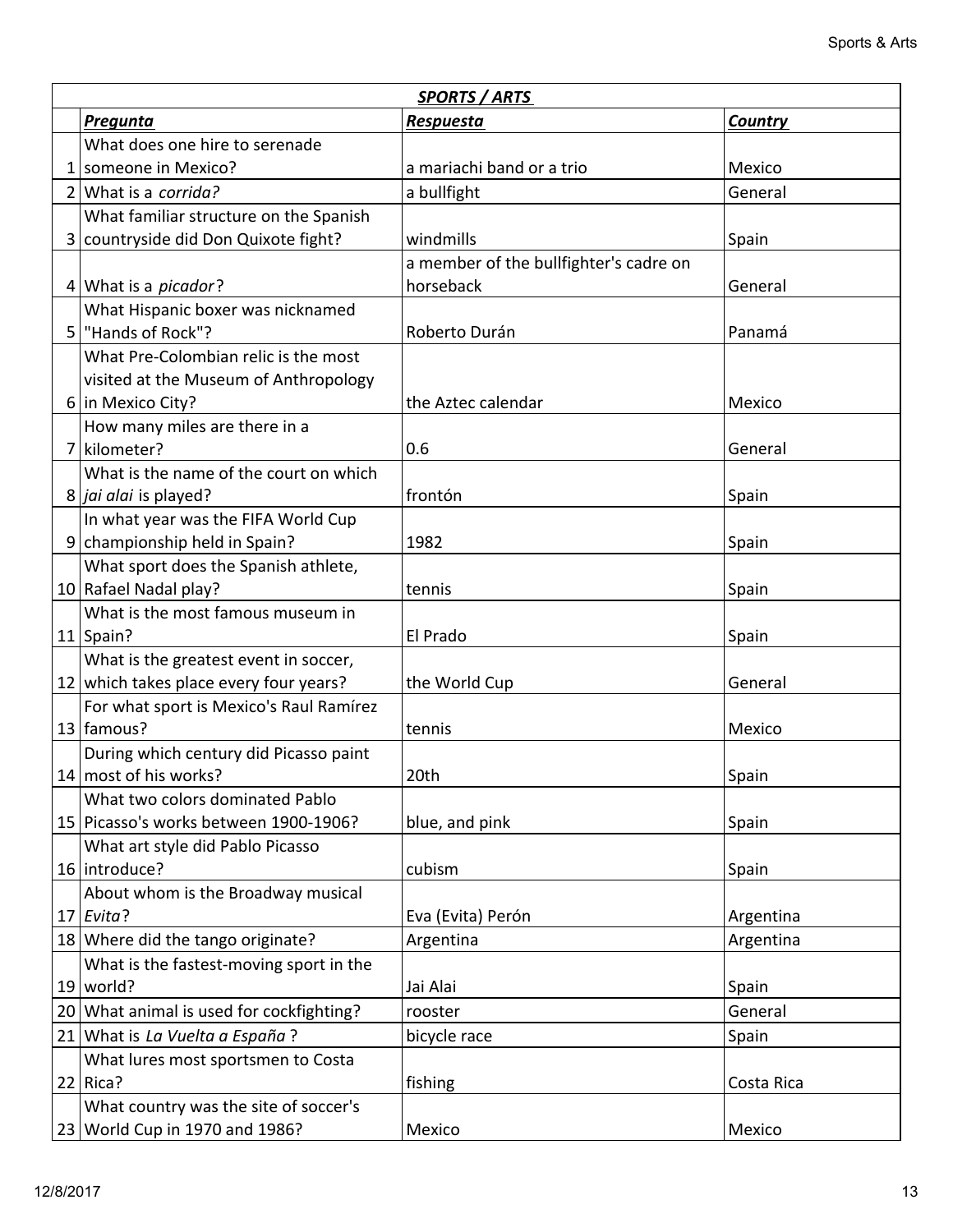| 24 What is a charreada?                      | Mexican rodeo                           | Mexico      |
|----------------------------------------------|-----------------------------------------|-------------|
| What sport did Manuel Santana make           |                                         |             |
| 25 popular in Spain?                         | tennis                                  | Spain       |
| What's the name of the fast-moving           |                                         |             |
| Basque game played on a court called a       |                                         |             |
| 26 frontón?                                  | Jai Alai or Pelota                      | Spain       |
| 27 What are columpios?                       | swings                                  | General     |
| 28 Where can you hear the cheer olé?         | at a bullfight                          | Spain       |
| What is the home stadium of the Spanish      |                                         |             |
| 29 soccer team Real Madrid?                  | (Santiago) Bernabeu                     | Spain       |
| What is Tex-Mex singer was the first to      |                                         |             |
| cross over and sing in both English and      |                                         |             |
| 30 Spanish?                                  | Selena                                  | Mexico      |
| Indians in Mexico make this good luck        |                                         |             |
| 31 piece to protect their homes.             | Ojo de Dios (Eye of God)                | Mexico      |
| 32 What is Cervantes's most famous novel?    | Don Quixote de la Mancha                | Spain       |
| What game of chance do many Mexicans         |                                         |             |
| 33 play every day?                           | the national lottery                    | Mexico      |
| 34 What is the jota?                         | a dance                                 | Spain       |
| In what region of Spain did the flamenco     |                                         |             |
| 35   originate?                              | Andalucía                               | Spain       |
| From where is the folk dance jarabe          |                                         |             |
| 36 tapatio?                                  | Jalisco, Mexico                         | Mexico      |
| What is the color of the bullfighter's       |                                         |             |
| 37 cape?                                     | red                                     | General     |
| 38 With what do you play castanets?          | with your hands                         | Spain       |
| 39 Where did el fútbol originate?            | England                                 | England     |
| 40 Name a type of Spanish dance.             | bolero, fandango, flamenco              | Spain       |
| 41 What do Hispanic people call soccer?      | fútbol                                  | General     |
| 42 What is meant by dar un paseo?            | to take a walk                          | General     |
| Name the two most famous soccer              |                                         |             |
| 43 teams in Spain.                           | <b>Real Madrid and Barcelona</b>        | Spain       |
| What is the profession of Alicia Alonso of   |                                         |             |
| 44 Cuba?                                     | ballerina                               | Cuba        |
| Many Puerto Rican and Dominican              |                                         |             |
| players of this sport have had successful    |                                         |             |
| 45 careers in the States. What is the sport? | baseball                                | Puerto Rico |
| Is it cheaper to sit in sol or sombra at a   |                                         |             |
| 46 bullfight?                                | sol                                     | General     |
|                                              | Huastecan (Mexican Indian) dance or     |             |
| 47 What is the <i>huapango</i> ?             | song                                    | Mexico      |
| 48 Where would one hear a paso doble?        | at a bullfight                          | General     |
|                                              | a group of wandering musicians in Spain |             |
| 49 What is a tuna?                           | who wear medieval costumes              | Spain       |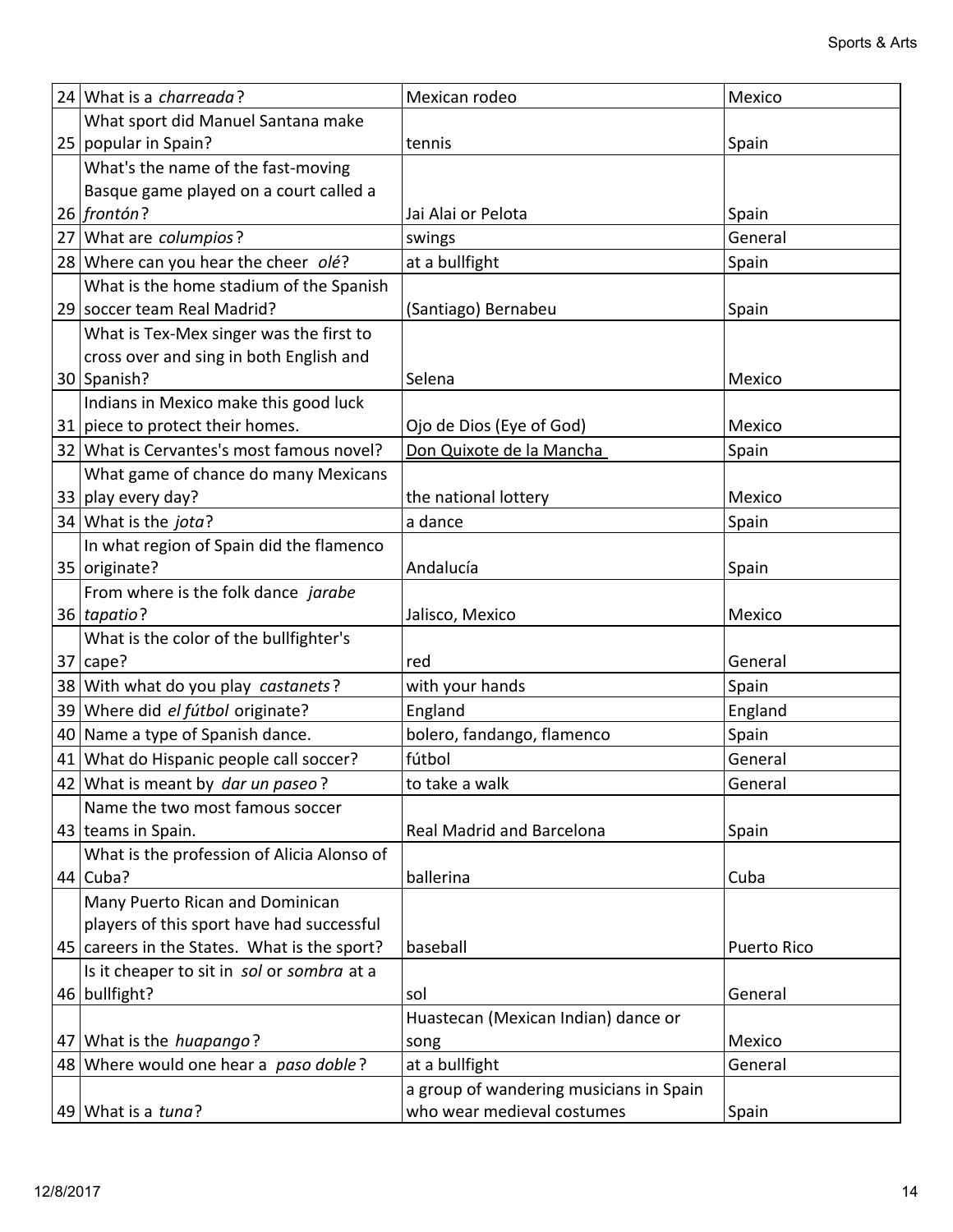| 50 What is a teatro de marionetas?    | puppet theater | General   |
|---------------------------------------|----------------|-----------|
| What is another name for the game     |                |           |
| 51   pelota?                          | Jai Alai       | Spain     |
| What is the Argentine sport played on |                |           |
| 52 horseback similar to polo?         | pato           | Argentina |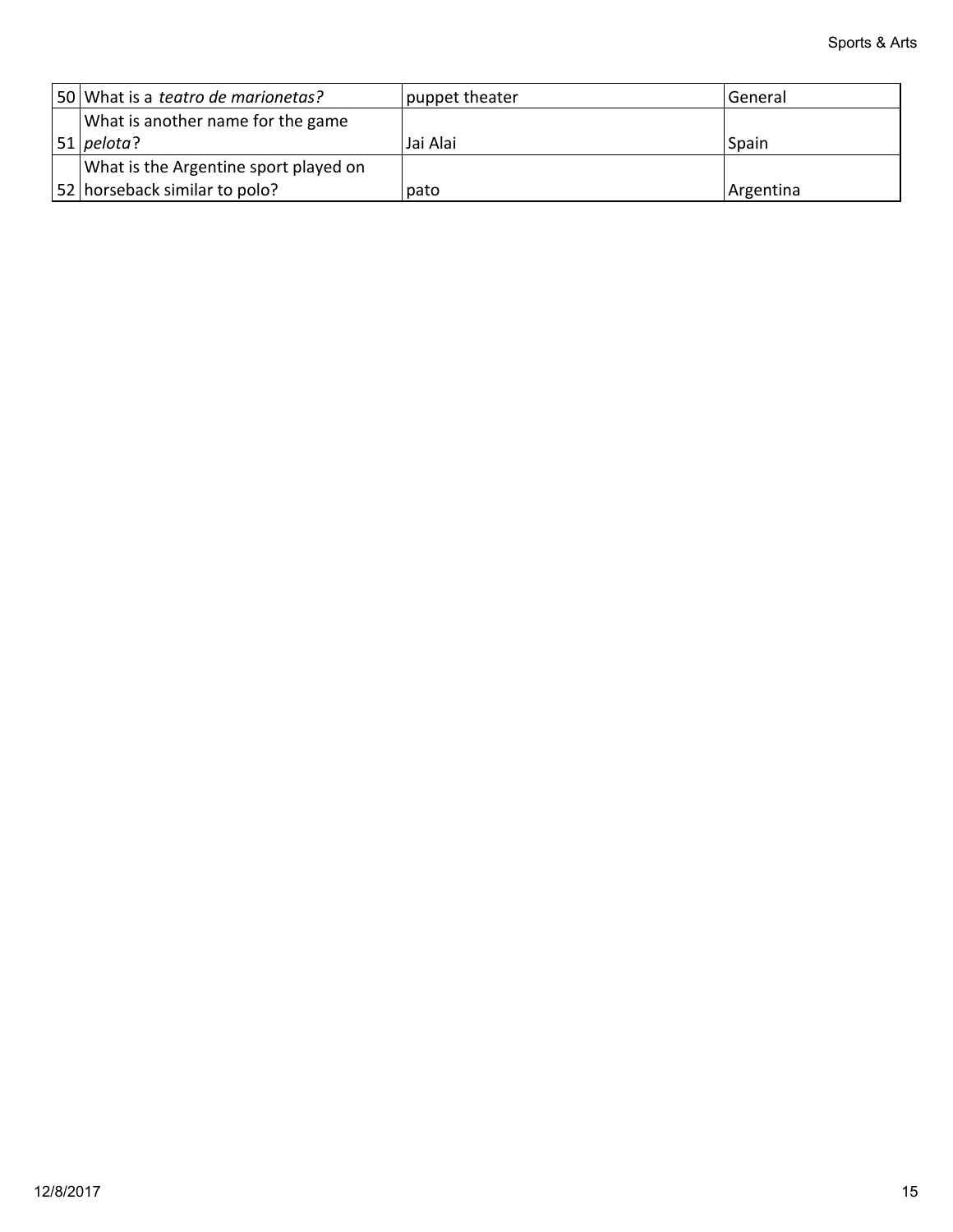|   | <b>FOOD &amp; DRINK</b>                          |                                        |
|---|--------------------------------------------------|----------------------------------------|
|   | <b>Pregunta</b>                                  | Respuesta                              |
|   | 1 What is sold and made at a <i>pastelería</i> ? | fancy cakes and sweets                 |
|   | 2 When do you say Buen provecho?                 | at mealtime                            |
|   | What is the unusual ingredient in the            |                                        |
| 3 | sauce of mole poblano?                           | chocolate                              |
|   | 4 What are plantains or <i>plátanos</i> ?        | cooking bananas                        |
|   | 5 What color is chorizo?                         | red or green                           |
|   | 6 In what are tamales wrapped?                   | corn or banana leaves                  |
|   | What is distinctive about enchiladas             | their sauce is made with heavy cream   |
|   | 7 suizas?                                        | and cheese                             |
|   | Although elements of Mexican cuisine             |                                        |
|   | have been borrowed from other                    |                                        |
|   | cultures, from which two Indian groups           |                                        |
|   | 8 does it have its primary origins?              | Mayas and Aztecs                       |
|   | 9 What would you buy at a carnicería?            | meat                                   |
|   | 10 What is a <i>gaseosa</i> ?                    | soft drink                             |
|   | 11 What is <i>menudo?</i>                        | giblets, tripe soup                    |
|   | 12 What is a <i>mamey</i> ?                      | a fruit                                |
|   | 13 What is the nut used for <i>mazapán</i> ?     | almond                                 |
|   | 14 What are granadas?                            | pomegranates                           |
|   | 15 What is gazpacho?                             | a cold vegetable soup from Andalucía   |
|   | 16 What is congrí habanero?                      | black beans and rice                   |
|   | 17 What would you buy at a lechería?             | dairy products                         |
|   | 18 When does one eat <i>desayuno</i> ?           | morning                                |
|   | What color beans are generally used in           |                                        |
|   | 19 Cuba and Puerto Rico?                         | black                                  |
|   | 20 What color wine is used in sangría?           | red                                    |
|   | 21 What part of the egg is the yema?             | yolk                                   |
|   | Name a famous egg custard of Mexico              |                                        |
|   | 22 and Spain.                                    | flan                                   |
|   | Which part of the chile is hotter, the           |                                        |
|   | 23 flesh or the seeds?                           | the seeds                              |
|   | When would a Spanish person have a               |                                        |
|   | 24 merienda?                                     | in the late afternoon                  |
|   | 25 What are chicarrones?                         | fried pork skins                       |
|   | 26 What is chorizo?                              | sausage                                |
|   | 27 Where did paella become a specialty?          | Valencia, Spain                        |
|   | What fruit has the same colors as the            |                                        |
|   | 28 Mexican flag?                                 | watermelon                             |
|   | 29 What is the flavor of Kahlua?                 | coffee                                 |
|   | 30 What drink is often served with churros?      | hot chocolate                          |
|   | 31 What is the shape of churros?                 | long strips sometimes forming a spiral |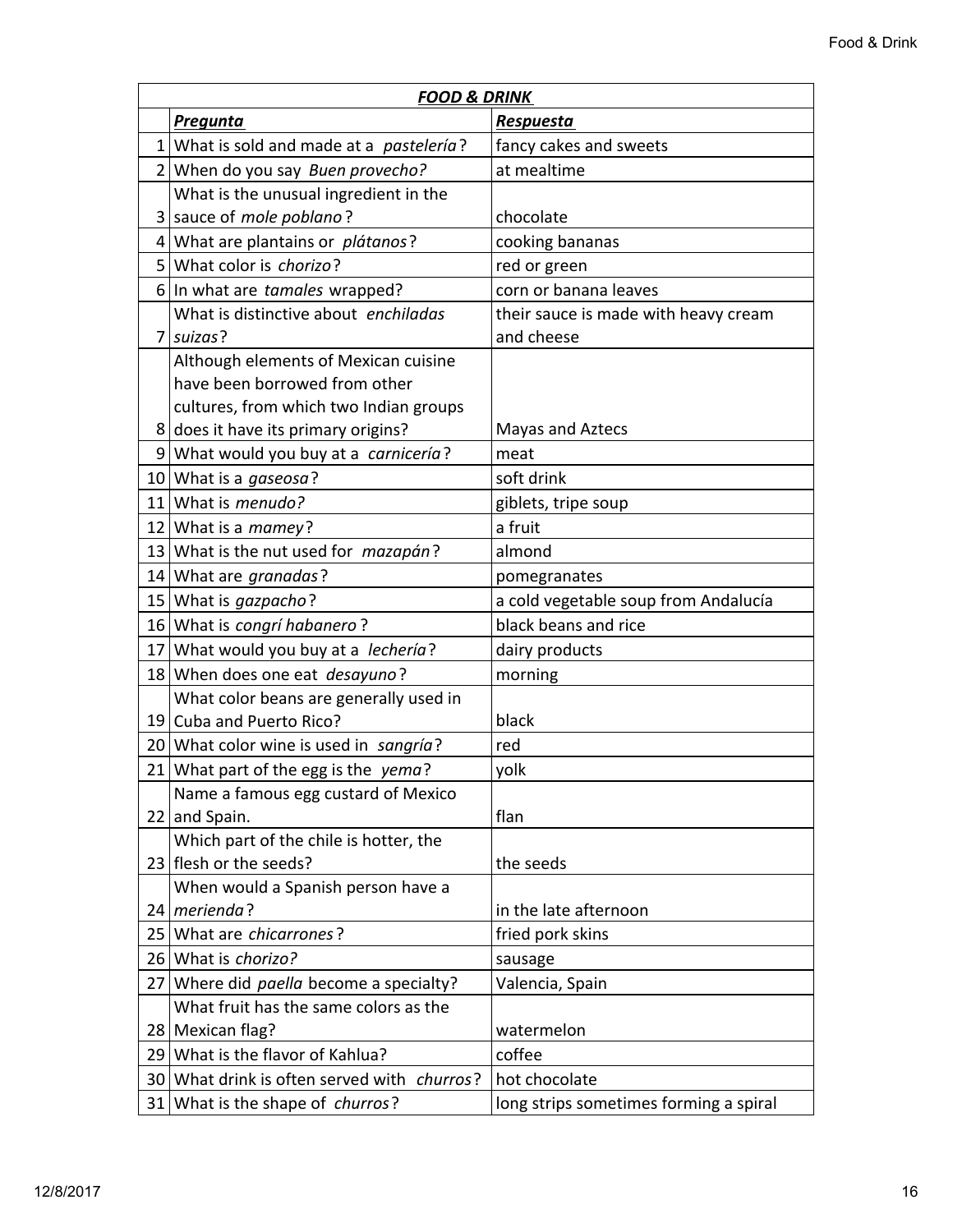| What is the main ingredient of sopa de   |                                              |
|------------------------------------------|----------------------------------------------|
| $32   q$ jo?                             | garlic                                       |
| 33 What is masa harina?                  | corn flour                                   |
| Why is no meat served on Fridays of Lent |                                              |
| 34   in my many Hispanic customs?        | Catholic custom                              |
| 35 What is ceviche?                      | raw fish marinated in lime juice             |
| During what part of the meal would a     |                                              |
| Spaniard eat pig's feet in tomato, olive |                                              |
| 36 oil, onion, and garlic sauce?         | at the beginning, as an appetizer            |
| 37 What is a tortilla española?          | potato omelette                              |
| What are the two main staples of the     |                                              |
| 38 Mexican diet?                         | corn and beans                               |
| What are the two main ingredients in     |                                              |
| 39 arroz con pollo?                      | chicken and rice                             |
| 40 Who founded Mexico's first vineyard?  | Hernán Cortés                                |
| 41 From what country does saffron come?  | Spain                                        |
| What beverage was reserved for priests   |                                              |
| 42 and royalty among the Aztecs?         | chocolate                                    |
| 43 What ingredient makes rice yellow?    | saffron                                      |
| 44 What is pulpo en su tinta?            | octopus in its natural juice                 |
| What are the main ingredientes of        | fried tortilla strips, salsa, cream, cheese, |
| 45 chilaquiles?                          | etc.                                         |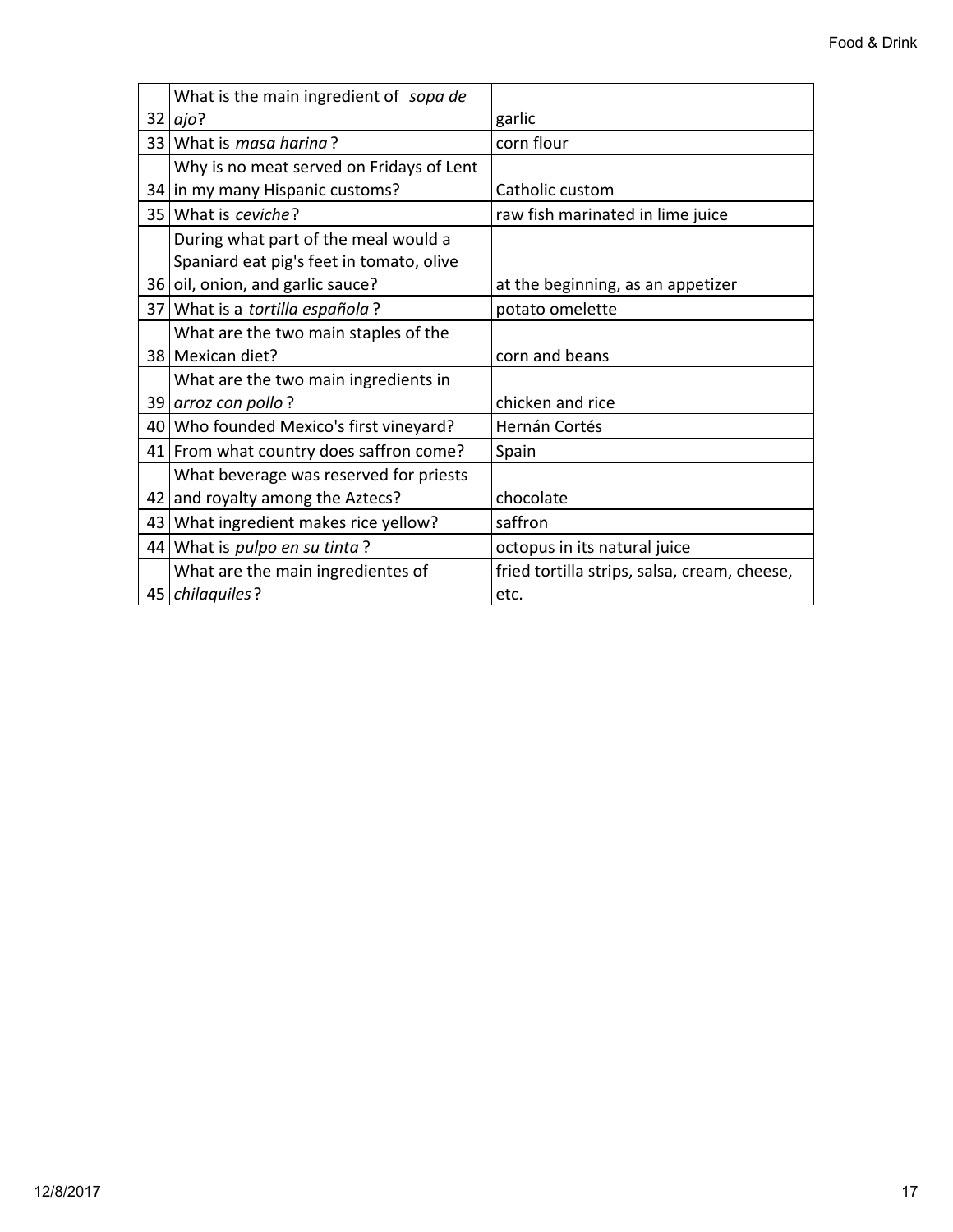| Geography                                    |                    |                    |  |
|----------------------------------------------|--------------------|--------------------|--|
| <b>Pregunta</b>                              | Respuesta          | <b>Country</b>     |  |
| What is the largest Spanish-Speaking         |                    |                    |  |
| 1   country in South America?                | Argentina          | Argentina          |  |
| Name the mountain range that divides         |                    |                    |  |
| 2 France and Spain.                          | the Pyrenees       | Spain              |  |
| What is the river that forms part of the     |                    |                    |  |
| border between Mexico and the United         |                    |                    |  |
| 3 States?                                    | the Río Grande     | Mexico             |  |
| 4 Asunción is the capital of which nation?   | Paraguay           | Paraguay           |  |
| In which North American city is              |                    |                    |  |
| 5 Chapultepec Park?                          | <b>Mexico City</b> | Mexico             |  |
| The city of Granada houses which             |                    |                    |  |
| 6 Moorish fortress?                          | La Alhambra        | Spain              |  |
| What is the largest country in Central       |                    |                    |  |
| 7 America?                                   | Nicaragua          | Nicaragua          |  |
| The official language of the largest South   |                    |                    |  |
| American country is not Spanish. Name        |                    |                    |  |
| $8$ the country and the language.            | Brazil, Portuguese | <b>Brazil</b>      |  |
| $9 \mid$ In which city is the Prado located? | Madrid             | Spain              |  |
| San Juan is the capital of which             |                    |                    |  |
| 10 Caribbean island?                         | <b>Puerto Rico</b> | <b>Puerto Rico</b> |  |
| 11 What is the largest city in Spain?        | Madrid             | Spain              |  |
| 12 Which peninsula did the Mayas inhabit?    | the Yucatán        | Mexico             |  |
| What is the largest fresh-water lake in      |                    |                    |  |
| 13 South America?                            | Lake Titicaca      | Peru / Bolivia     |  |
| What South American nation is a              |                    |                    |  |
| 14 member of OPEC?                           | Venezuela          | Venezuela          |  |
| Puerto Rico is a territory of which          |                    |                    |  |
| 15 country?                                  | the United States  | US                 |  |
| In what country is the lost city of Machu    |                    |                    |  |
| 16 Picchu?                                   | Peru               | Peru               |  |
| 17 Where is kilometro cero in Spain?         | Madrid             | Spain              |  |
| What would you find at Garibaldi Plaza in    |                    |                    |  |
| 18 Mexico City?                              | mariachi bands     | Mexico             |  |
| What is unique about the gardens of          |                    |                    |  |
| 19 Xochimilco?                               | they float         | Mexico             |  |
| Which lake lies between Peru and             |                    |                    |  |
| 20 Bolivia?                                  | Lake Titicaca      | Peru / Bolivia     |  |
| 21 What is Colombia's biggest export?        | coffee             | Colombia           |  |
| Which country shares the Iberian             |                    |                    |  |
| 22 peninsula with Spain?                     | Portugal           | Portugal           |  |
| 23 What metal is mined near Taxco?           | silver             | Mexico             |  |
| In which country is a canal located that     |                    |                    |  |
| 24 the U.S. completed?                       | Panama             | Panama             |  |

j.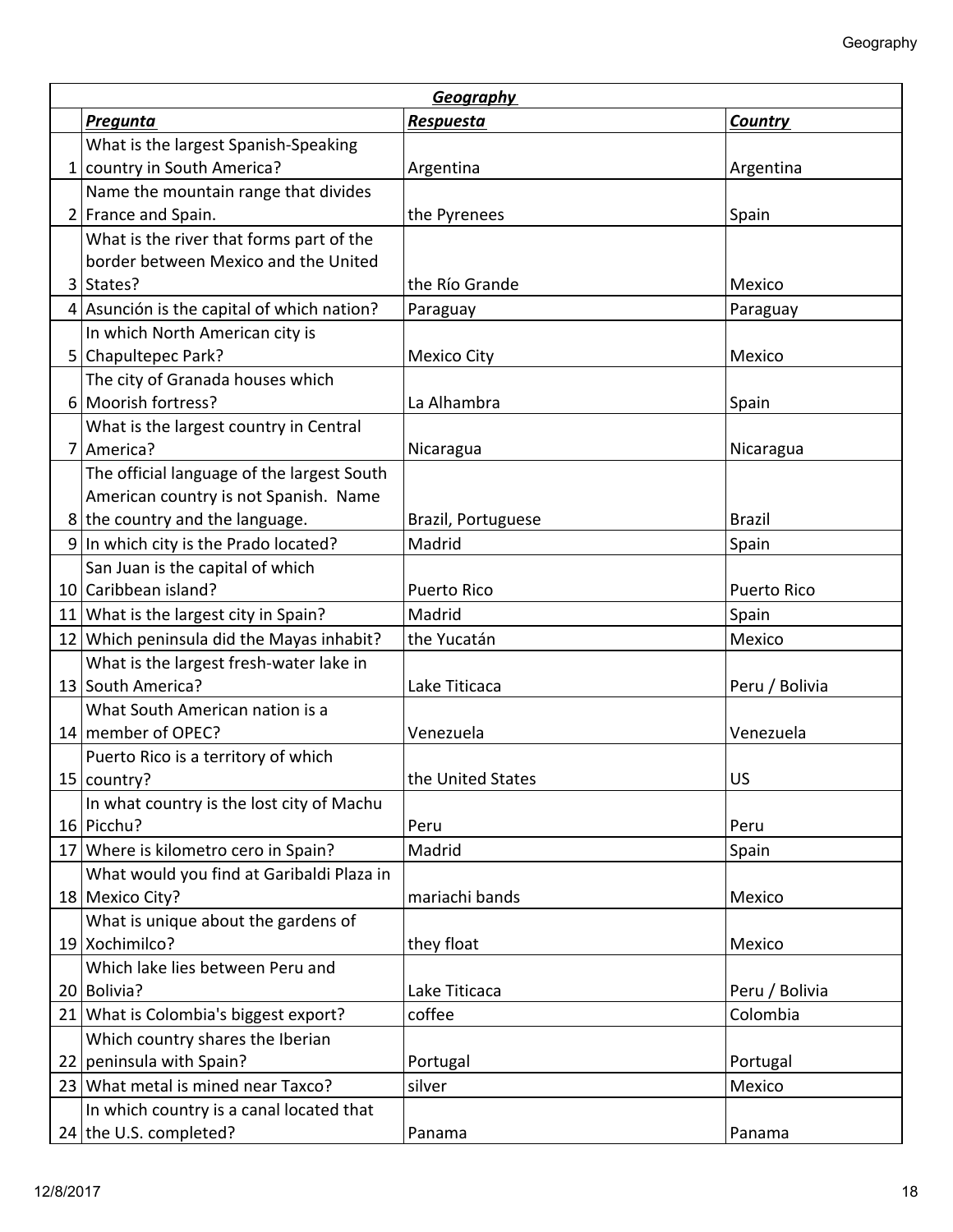|    | 25 On which continent is Spain located?    | Europe                       | Spain              |
|----|--------------------------------------------|------------------------------|--------------------|
|    | What South American country is named       |                              |                    |
|    | 26 after Simón Bolívar?                    | <b>Bolivia</b>               | <b>Bolivia</b>     |
|    | Where in the U.S. is there a large         |                              |                    |
| 27 | concentration of Cuban-Americans?          | Florida                      | US                 |
|    | What is the body of water between Baja     |                              |                    |
|    | 28 California and the Mexican mainland?    | the Gulf of California       | US / Mexico        |
|    | Which South American countries have no     |                              |                    |
|    | 29 outlet to the sea?                      | <b>Bolivia and Paraguay</b>  | Bolivia / Paraguay |
|    | Quito is the capital of which South        |                              |                    |
|    | 30 American country?                       | Ecuador                      | Ecuador            |
|    | 31 What is the capital of Peru?            | Lima                         | Peru               |
|    | 32 What is the capital of Argentina?       | <b>Buenos Aires</b>          | Argentina          |
|    | 33 Which two countries border Spain?       | Portugal and France          | Spain              |
|    | What is the largest river in South         |                              |                    |
|    | 34 America?                                | the Amazon                   | South America      |
|    | What country is named after the            |                              |                    |
|    | 35 equator?                                | Ecuador                      | Ecuador            |
|    | Name two of the coutries that boarder      |                              |                    |
|    | 36 Uruguay                                 | Argentina, Brazil, Paraguay  | Uruguay            |
|    | 37 What is the capital of Nicaragua?       | Managua                      | Nicaragua          |
|    | In which country does the Amazon           |                              |                    |
|    | 38 begin?                                  | Peru                         | Peru               |
|    | 39 What is the longest river in Spain?     | Ebro                         | Spain              |
|    | What strait is located between Spain and   |                              |                    |
|    | 40 Morocco?                                | Gibraltar                    | Spain              |
|    | What Chilean province, famed for its       |                              |                    |
|    | giant statues, is located over 2000 miles  |                              |                    |
|    | 41 west off the South American coast?      | Easter Island                | Chile              |
|    | 42 What is the capital of El Salvador?     | San Salvador                 | El Salvador        |
|    | What mountain range stretches along        |                              |                    |
|    | 43   the west coast of South America?      | Andes                        | South America      |
|    | Is Chile to the west or the east of the    |                              |                    |
|    | 44 Andes Mountains?                        | west                         | Chile              |
|    | What Spanish-speaking country is           |                              |                    |
|    | 45 located on the island of Hispañola?     | the Dominican Republic       | Dominican Republic |
|    | In which country is the volcano            |                              |                    |
|    | 46 Popocatépetl located?                   | Mexico                       | Mexico             |
|    | 47 What is another name for the Río Bravo? | Río Grande                   | US / Mexico        |
|    | What South American country is famous      |                              |                    |
|    | 48 for gauchos?                            | Argentina                    | Argentina          |
|    | What two countries were formed from        |                              |                    |
|    | the Caribbean island once known as         |                              |                    |
|    | 49 Hispañola?                              | Dominican Republic and Haiti | Dominican Republic |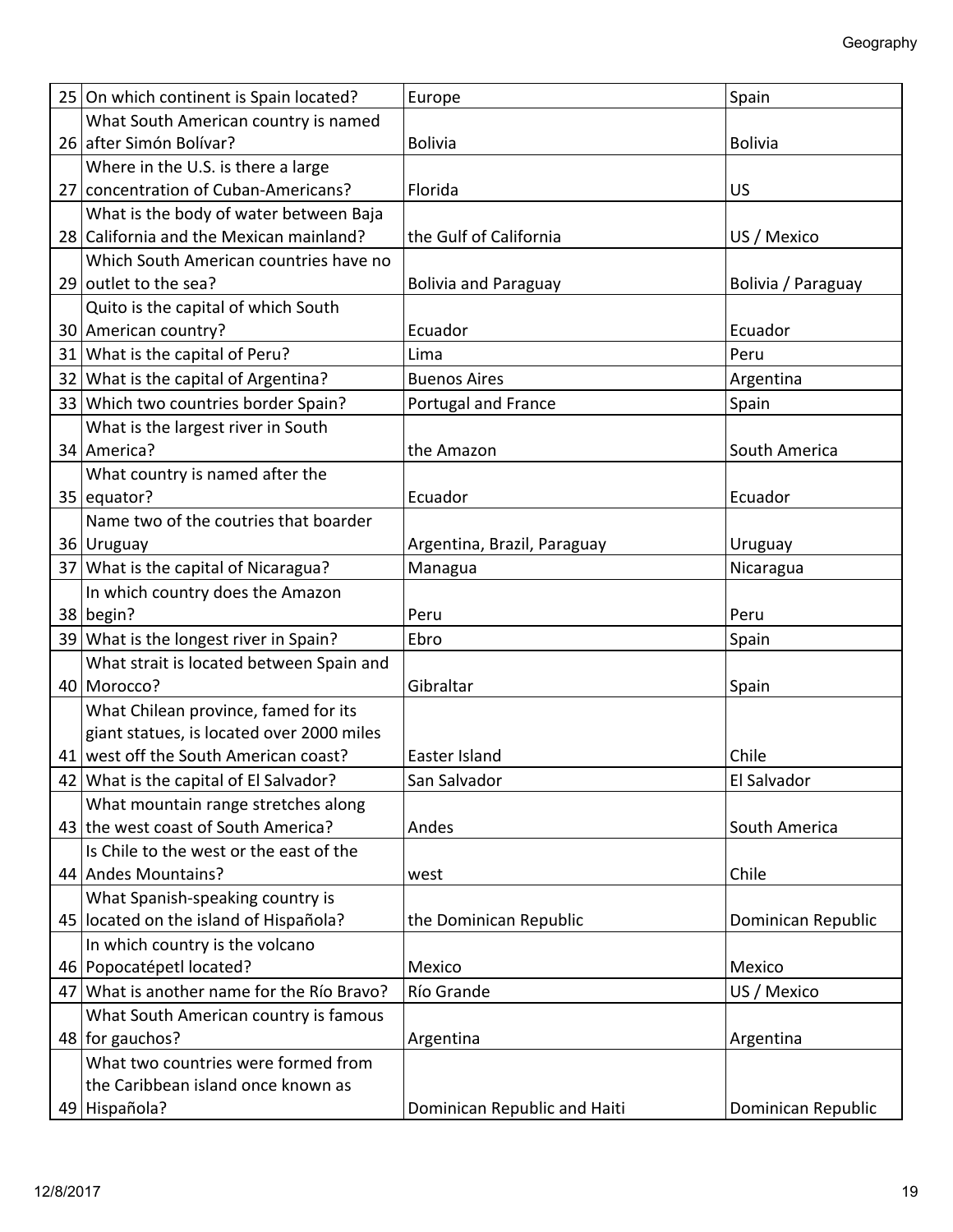| The population is greater in which                   |                                         |                        |
|------------------------------------------------------|-----------------------------------------|------------------------|
| 50   country, Spain or Mexico?                       | Mexico                                  | Mexico                 |
| 51 What is the capital of Colombia?                  | Bogotá                                  | Colombia               |
| 52 What countries border Mexico?                     | United States, Guatemala, Belize        | Mexico                 |
| 53 Where is the largest port in Spain?               | <b>Barcelona</b>                        | Spain                  |
| What is the highest capital city in the<br>54 world? | La Paz, Bolivia                         | <b>Bolivia</b>         |
| How many Spanish-speaking countries                  |                                         |                        |
| 55 are there in South America?                       | nine                                    | South America          |
| Name five of the seven independent                   | Belize, Guatemala, Honduras, El         |                        |
| 56 countries of Central America.                     | Salvador, Nicaragua, Costa Rica, Panamá | <b>Central America</b> |
| What is the highest mountain peak in                 |                                         |                        |
| 57 Mexico?                                           | the Pico de Orizaba                     | Mexico                 |
| What is the Spanish archipelago to the               |                                         |                        |
| 58   southwest of Spain?                             | the Canary Islands                      | Spain                  |
| What is the largest of the Balearic                  |                                         |                        |
| 59   Islands?                                        | Mallorca                                | Spain                  |
| 60 Which sea borders Spain?                          | the Mediterranean                       | Spain                  |
| 61 What is the capital of Honduras?                  | Tegucigalpa                             | Honduras               |
| 62 What countries form the Cono Sur?                 | Argentina, Chile, Uruguay               | South America          |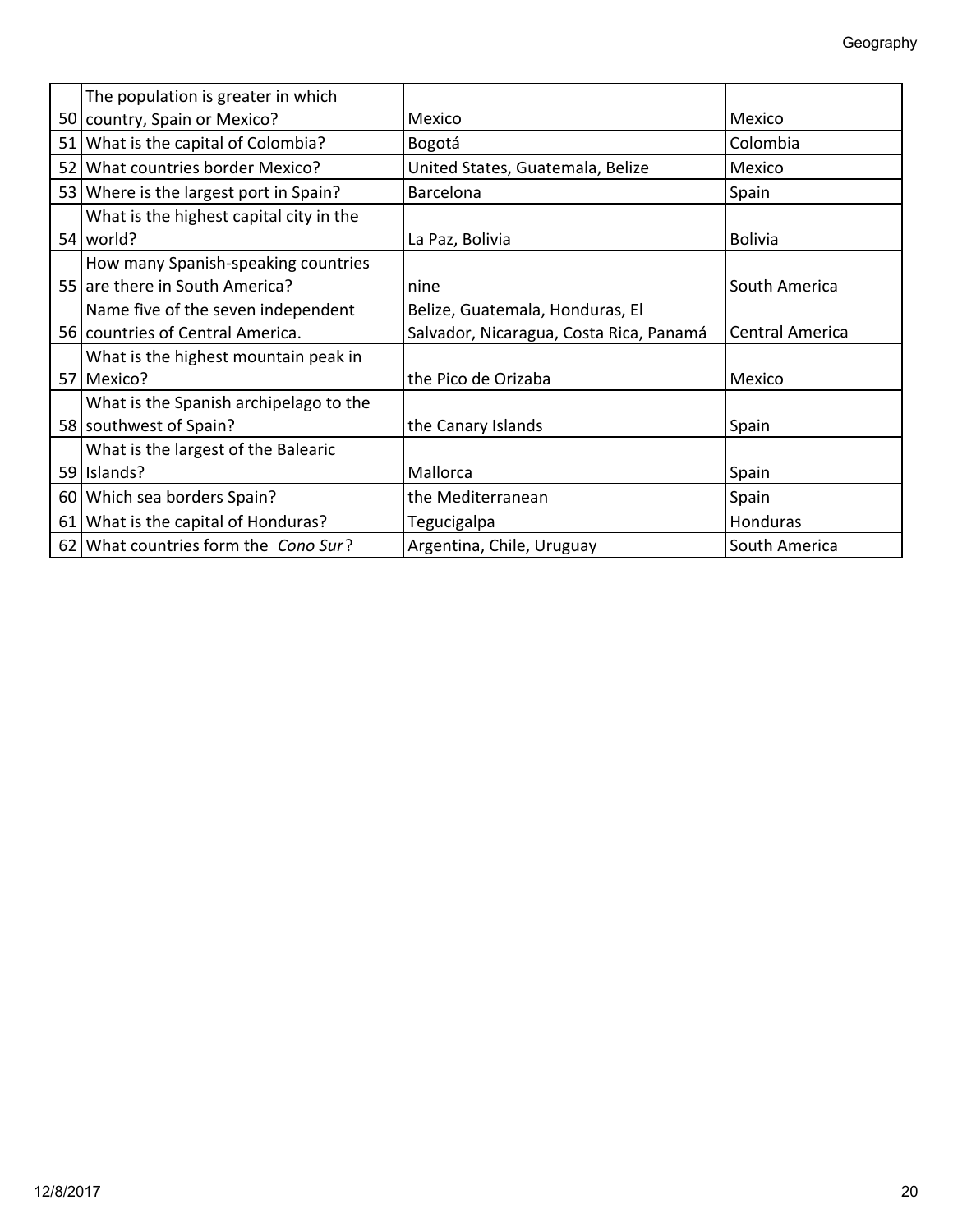| <b>Famous People</b>                      |                         |                    |  |
|-------------------------------------------|-------------------------|--------------------|--|
| <b>Pregunta</b>                           | Respuesta               | <b>Country</b>     |  |
| Who was the king of Spain after Franco's  |                         |                    |  |
| 1 rule and before King Felipe VI?         | Juan Carlos             | Spain              |  |
| From what Spanish-speaking area is Rita   |                         |                    |  |
| 2 Moreno?                                 | Puerto Rico             | Puerto Rico        |  |
| What is Rodrigo Díaz de Vivar's           |                         |                    |  |
| 3 nickname?                               | El Cid                  | Spain              |  |
| For which national league baseball team   |                         |                    |  |
| 4 did Roberto Clemente play?              | the Pittsburgh Pirates  | <b>Puerto Rico</b> |  |
| 5 What was Goya's profession?             | painter                 | Spain              |  |
| Who is the author of Don Quixote de la    |                         |                    |  |
| 6 Mancha?                                 | Miguel de Cervantes     | Spain              |  |
| What music instrument did Pablo Casals    |                         |                    |  |
| 7 play?                                   | cello                   | Spain              |  |
| What did Vasco Nuñez de Balboa            |                         |                    |  |
| 8 discover?                               | the Pacific Ocean       | Spain              |  |
| Who was the dictator of Spain during      |                         |                    |  |
| 9 World War II?                           | <b>Francisco Franco</b> | Spain              |  |
| Who is one of the most important 20th     |                         |                    |  |
| century Spanish writers who was shot in   |                         |                    |  |
| 10 the Civil War?                         | García Lorca            | Spain              |  |
| 11 What is the profession of El Cordobés? | bullfighter             | Spain              |  |
| 12 What was Zorro's secret identity?      | Don Diego               | Mexico             |  |
| Who is the most famous Brazilian soccer   |                         |                    |  |
| $13$ player?                              | Pelé                    | <b>Brazil</b>      |  |
| Who was the Aztec Emperor when            |                         |                    |  |
| 14 Cortés conquered the Empire?           | Moctezuma II            | Mexico             |  |
| Who wrote the words to the song           |                         |                    |  |
| 15   "Guantanamera"?                      | José Martí              | Cuba               |  |
| For whom did Don Juan Tenorio kill his    |                         |                    |  |
| $16$ father?                              | Doña Inés               | Spain              |  |
| What Mexican-American led migrant         |                         |                    |  |
| workers to better conditions through the  |                         |                    |  |
| 17 United Farm Workers?                   | César Chávez            | US                 |  |
| What 16th-17th century dramatist is       |                         |                    |  |
| considered the father of Spanish          |                         |                    |  |
| 18 theater?                               | Félix Lope de Vega      | Spain              |  |
| Who was the most famous tenor singer      |                         |                    |  |
| 19 from Spain?                            | Placido Domingo         | Spain              |  |
| Who played the villain in the "Wrath of   |                         |                    |  |
| 20 Kahn"?                                 | Ricardo Montalban       | Mexico             |  |
| What is the profession of José Joaquín    |                         |                    |  |
| 21 Fernández de Lizardi?                  | writer                  | Mexico             |  |
| 22 Who painted "Guernica"?                | Pablo Picasso           | Spain              |  |

j.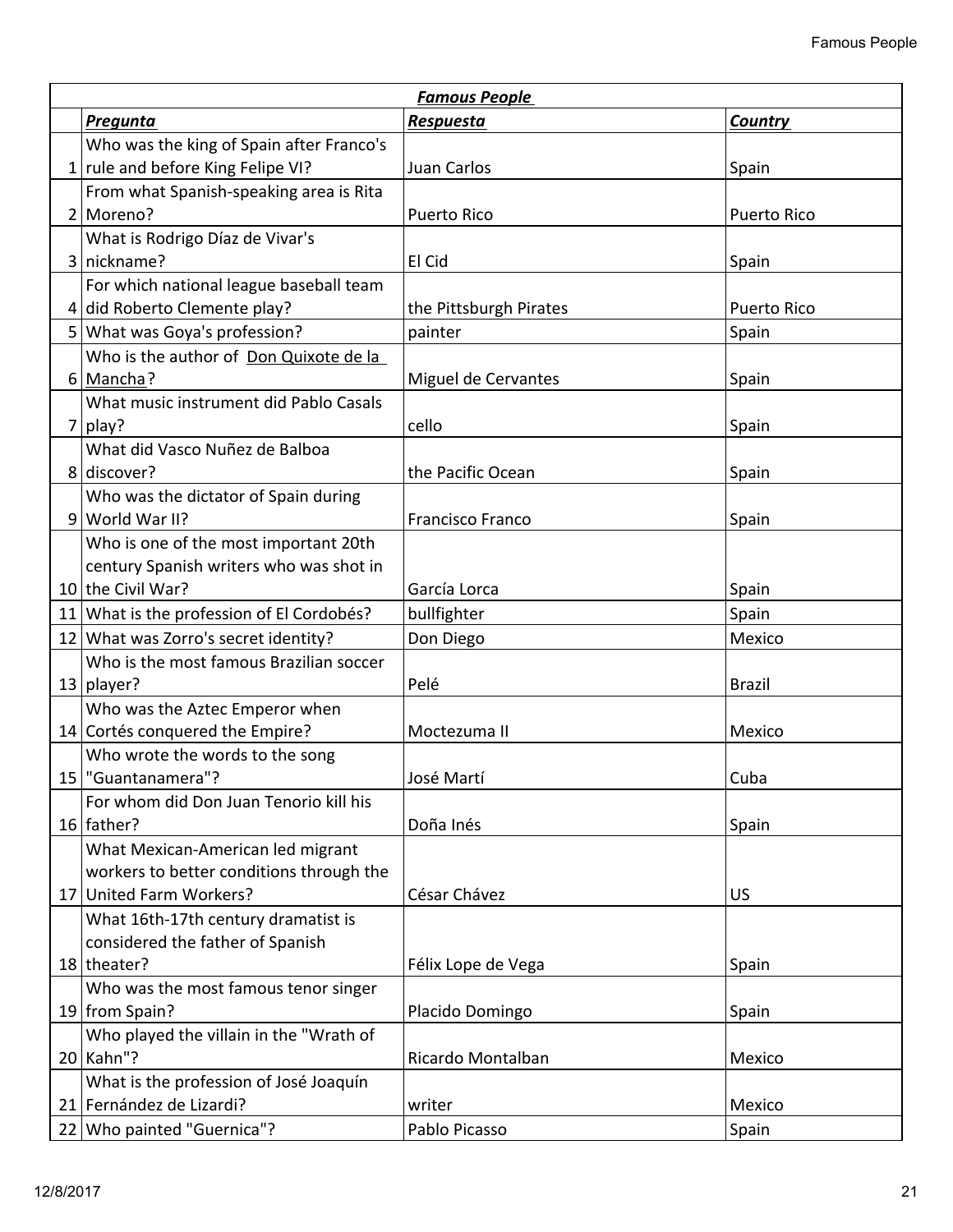| Who is the well-known blind singer from    |                                         |                    |
|--------------------------------------------|-----------------------------------------|--------------------|
| 23 Puerto Rico?                            | José Feliciano                          | <b>Puerto Rico</b> |
| What was the nationality of the poet       |                                         |                    |
| 24 José Martí?                             | Cuban                                   | Cuba               |
| 25   Where is Shakira from?                | Colombia                                | Mexico             |
| 26 What is Enrique Iglesias's nationality? | Spanish                                 | Spain              |
| In what bicycle race did Luís Ocaña        |                                         |                    |
| 27 excel?                                  | Tour de France                          | Spain              |
| What Mexican general negotiated the        |                                         |                    |
| surrender of Mexico in the Mexican-        |                                         |                    |
| 28 American War?                           | Santa Ana                               | Mexico             |
| 29 How did Roberto Clemente die?           | in a plane crash                        | <b>Puerto Rico</b> |
| Name the musical instrument played by      |                                         |                    |
| 30 Andrés Segovia.                         | guitar                                  | Spain              |
| Who was the first Latin American woman     |                                         |                    |
| 31 poet to win the Nobel prize?            | Gabriela Mistral                        | Chile              |
| 32 What was the profession of Cantinflas?  | comedian                                | Mexico             |
| What Spanish city is the site of García    |                                         |                    |
| 33 Lorca's birth and death?                | Granada                                 | Spain              |
| Who are Caspar, Melchior, and              |                                         |                    |
| 34 Balthasar?                              | The Three Kings                         | General            |
| What Mexican general was responsible       |                                         |                    |
| 35 for the massacre at the Alamo?          | Santa Ana                               | US / Mexico        |
| 36 Name Don Quixote's squire.              | Sancho Panza                            | Spain              |
| La Mancha is home to what fictional        |                                         |                    |
| 37 character?                              | Don Quixote                             | Spain              |
| 38 Who is the national hero of Spain?      | El Cid                                  | Spain              |
| What famous Puerto Rican woman             |                                         |                    |
| 39   played in "West Side Story"?          | Rita Moreno                             | <b>Puerto Rico</b> |
| What famous painter is considered          |                                         |                    |
| 40 French and Spanish?                     | Pablo Picasso                           | Spain              |
| 41 Who was Don Juan?                       | a famous lover                          | Spain              |
| 42 Who is the most famous Zorro actor?     | Antonio Banderas                        | Spain / Mexico     |
| Who is the most famous Argentinian         |                                         |                    |
| 43 soccer player?                          | Leonel Messi                            | Argentina          |
| 44 What is the stereotype of a Don Juan?   | a womanizer                             | Spain              |
| 45 How did Selena died?                    | murdered by the founder of her fan club | US / Mexico        |
| 46 Who is the current king of Spain?       | Felipe VI                               | Spain              |
| Who is the most highly paid soccer         |                                         |                    |
| 47 player for Real Madrid?                 | Cristiano Ronaldo                       | Portugal / Spain   |
| In what Spanish speaking country did       |                                         |                    |
| Ernest Hemingway write "The Old Man        |                                         |                    |
| 48 and the Sea"?                           | Cuba                                    | Cuba               |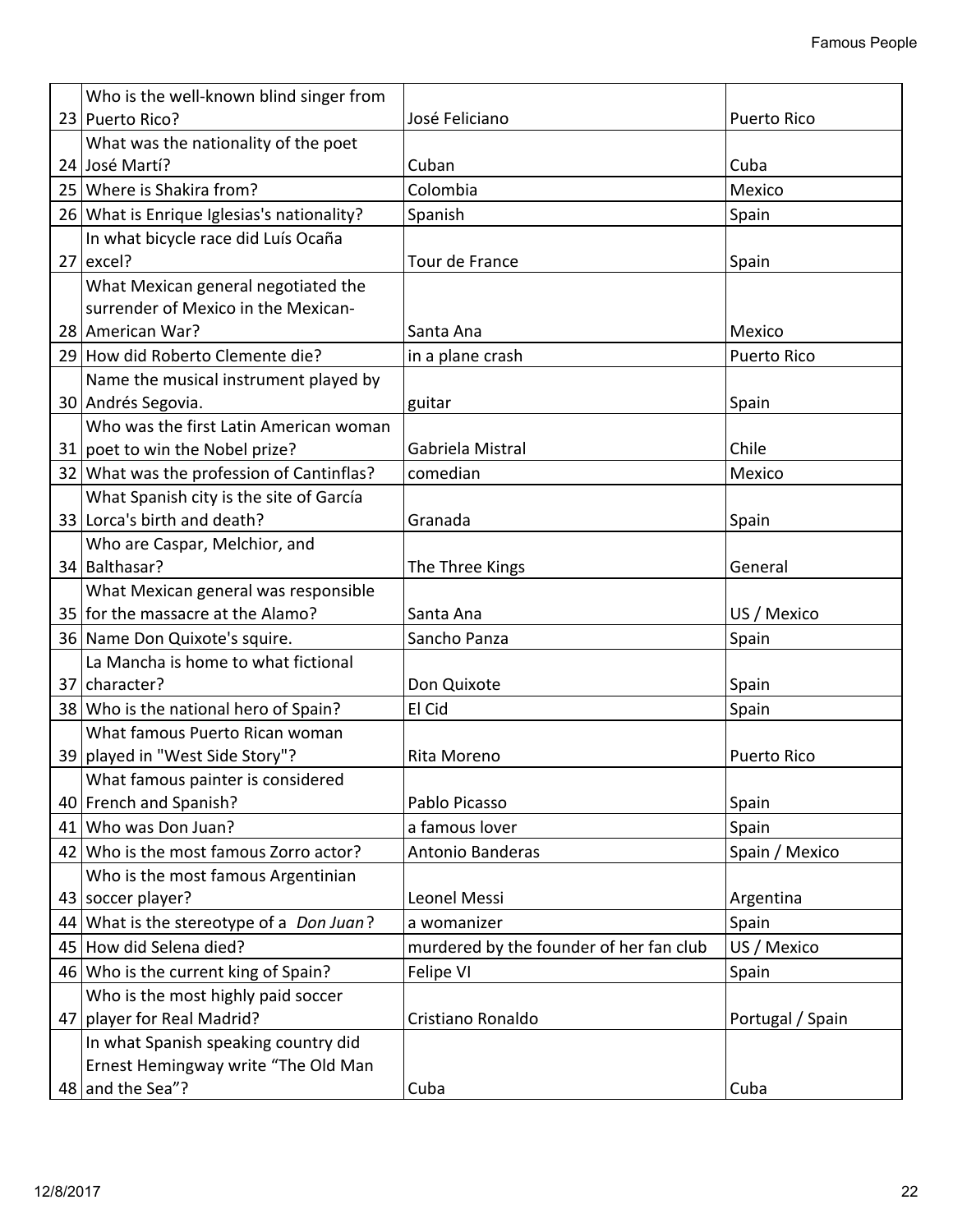$\overline{\mathbf{1}}$ 

| <b>History</b>                            |                                      |                       |  |
|-------------------------------------------|--------------------------------------|-----------------------|--|
| <b>Pregunta</b>                           | Respuesta                            | <b>Country</b>        |  |
| What two animals appear on the            |                                      |                       |  |
| 1 Mexican flag?                           | eagle and serpent                    | Mexico                |  |
| What Spanish conquistador built a         |                                      |                       |  |
| 2 palace in Cuernavaca, Mexico?           | Hernán Cortés                        | Mexico                |  |
| What Spanish dictator is buried at the    |                                      |                       |  |
| 3 Valle de los Caídos?                    | Francisco Franco                     | Spain                 |  |
| How many trips did Columbus make to       |                                      |                       |  |
| 4 the New World?                          | four                                 | Latin America / Spain |  |
| Who is considered the national hero of    |                                      |                       |  |
| $5$ Spain?                                | El Cid (Rodrigo Díaz de Vivar)       | Spain                 |  |
| What was the name of the white-skinned    |                                      |                       |  |
| $6$ Aztec god?                            | Quetzalcoatl                         | Mexico                |  |
| In what year did the last Spanish Civil   |                                      |                       |  |
| 7 War begin?                              | 1936                                 | Spain                 |  |
| Who were the rulers who managed to        | Los Reyes Católicos: Ferdinand and   |                       |  |
| 8 expel the Moors from Spain?             | Isabela                              | Spain                 |  |
| Who was the Mexican leader at the         |                                      |                       |  |
| 9 Alamo?                                  | Santa Ana                            | US / Mexico           |  |
| 10 Where did the Moors come from?         | Africa                               | Spain                 |  |
| During what centuries did Los Reyes       |                                      |                       |  |
| 11 Católicos rule?                        | late 15th and early 16th             | Spain                 |  |
| Who was the general who was the           |                                      |                       |  |
| dictator in Spain after the Spanish Civil |                                      |                       |  |
| 12 War?                                   | Francisco Franco                     | Spain                 |  |
| 13 What was Doña Juana's nickname?        | La Loca                              | Spain                 |  |
| How many centuries did the Moors stay     |                                      |                       |  |
| 14 in Spain?                              | over seven centuries                 | Spain                 |  |
|                                           | before Columbus's arrival in the New |                       |  |
| 15 What does "Pre-Columbian" mean?        | World                                | Latin America / Spain |  |
| 16 Who discovered the Strait of Magellan? | Fernando Magellan                    | Chile                 |  |
| What group of people were the first to    |                                      |                       |  |
| 17 use pointed arches in architecture?    | the Moors                            | Spain                 |  |
|                                           | He was killed in an Aztec rebellion  |                       |  |
| 18 How did Moctezuma II die?              | against the Spaniards                | Mexico                |  |
| What event occurred in 1985 that          |                                      |                       |  |
| 19 changed the face of Mexico City?       | the great earthquake                 | Mexico                |  |
| Who was considered the Father of the      |                                      |                       |  |
| 20 Cuban Independence?                    | José Martí                           | Cuba                  |  |
| What country destroyed the Spanish        |                                      |                       |  |
| 21 Armada?                                | England                              | Spain                 |  |
| 22 Which king had El Escorial built?      | Felipe II                            | Spain                 |  |
| What country was founded by Juan          |                                      |                       |  |
| 23 Pablo Duarte in 1844?                  | the Dominican Republic               | Dominican Republic    |  |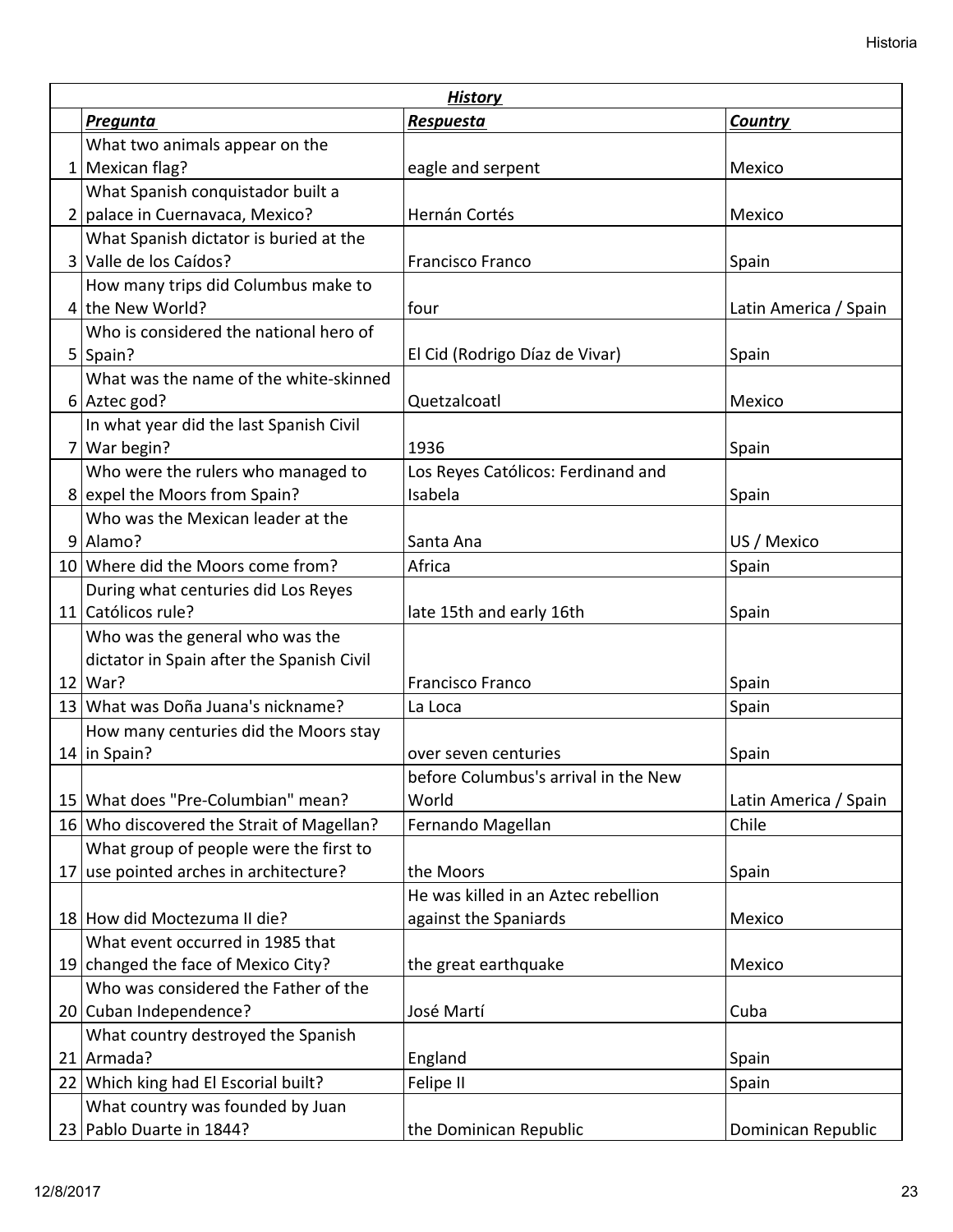| During what century was the Mexican-                                 |                                        |                       |
|----------------------------------------------------------------------|----------------------------------------|-----------------------|
| 24 American War?                                                     | 19th                                   | US / Mexico           |
| What Spanish group of people is                                      |                                        |                       |
| believed to be descended from the                                    |                                        |                       |
| 25 ancient Iberians?                                                 | the Basques                            | Spain                 |
| 26 At what port did Cortés arrive in Mexico?                         | Veracruz                               | Mexico                |
| Which Spanish explorer conquered the                                 |                                        |                       |
| 27 Inca Empire?                                                      | Francisco Pizarro                      | Peru                  |
| In which war did Spain lose Puerto Rico,                             |                                        |                       |
| 28 Cuba and the Philippines?                                         | the Spanish-American War               | US / Spain            |
| What is the name of the institution                                  |                                        |                       |
| which persecuted Jews and Muslims in                                 |                                        |                       |
| 29 Spain?                                                            | The Spanish Inquisition                | Spain                 |
| What are the two most important                                      | the Pyramid of the Sun and the Pyramid |                       |
| 30   monuments in Teotihuacán?                                       | of the Moon                            | Mexico                |
| What can be found in the caves of                                    |                                        |                       |
| 31 Altamira?                                                         | prehistoric cave paintings             | Spain                 |
| What does the red in the Spanish flag                                |                                        |                       |
| 32 represent?                                                        | the bloodshed in the country's wars    | Spain                 |
| What is the cathedral of Mexico City                                 | around the grounds of the Aztec Temple |                       |
| 33 built on top of?                                                  | Mayor                                  | Mexico                |
| What system of government is used in                                 |                                        |                       |
| 34 Mexico?                                                           | democracy                              | Mexico                |
| In what year did Francisco Franco come                               |                                        |                       |
| 35 to power in Spain?                                                | 1939                                   | Spain                 |
| Which Portuguese explorer left for a                                 |                                        |                       |
| voyage around the world in the name of                               |                                        |                       |
| 36 Spain in 1519?                                                    | Fernando Magellan                      | Latin America / Spain |
| Who was the Spanish explorer who                                     |                                        |                       |
| 37 searched for the Fountain of Youth?                               | Juan Ponce de León                     | Spain / Puerto Rico   |
| Who was the daughter of Ferdinand and                                |                                        |                       |
| 38 Isabela?                                                          | Juana la Loca                          | Spain                 |
| Of what country was Panama formerly a                                |                                        |                       |
| $39$ part?                                                           | Colombia                               | Colombia / Panama     |
| What is the oldest university in the New                             |                                        |                       |
| 40 World?                                                            | the University of San Marcos in Perú   | Peru                  |
| Where was the first book printed in the                              |                                        |                       |
| 41   Western Hemisphere?<br>42 Who was the communist leader of Cuba? | <b>Mexico City</b>                     | Mexico                |
|                                                                      | <b>Fidel Castro</b>                    | Cuba                  |
| What was the capital city of the Incas of                            |                                        |                       |
| 43 Peru?                                                             | Cuzco                                  | Peru                  |
| General Pershing was sent on an                                      |                                        |                       |
| expedition into the southern part of the                             |                                        |                       |
| 44 U.S. to capture whom?                                             | Pancho Villa                           | US / Mexico           |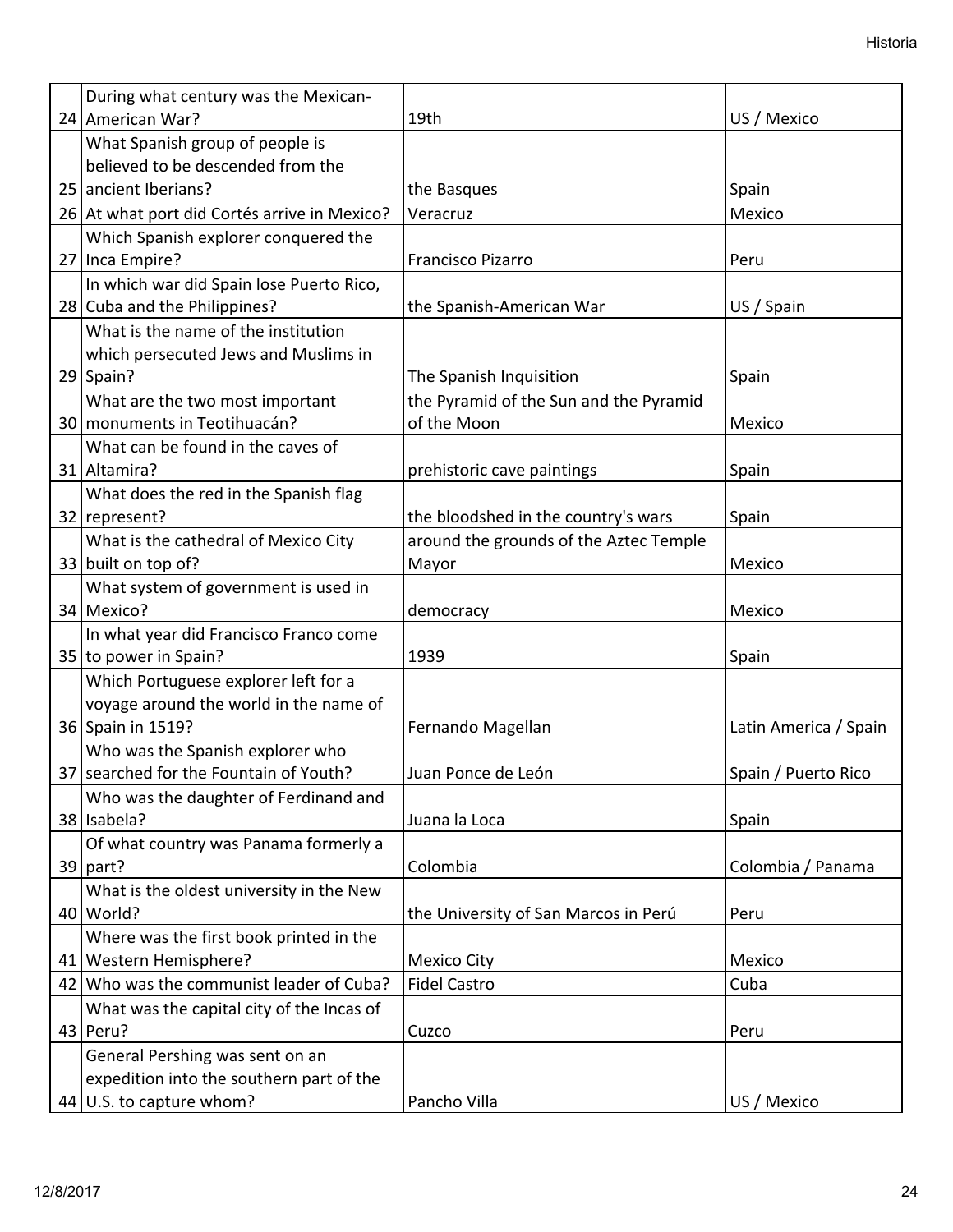| Who led the northern revolutionary          |                                        |           |
|---------------------------------------------|----------------------------------------|-----------|
| 45 troops in the Mexican Civil War?         | Pancho Villa                           | Mexico    |
| 46 When did Mexico win its independence?    | 1810                                   | Mexico    |
| In what war did Argentina become            | the war with Britain over the Falkland |           |
| 47 involved in April 1982?                  | <b>Islands</b>                         | Argentina |
| What cultures are represented by the        |                                        |           |
| structures found at the Plaza de las Tres   |                                        |           |
| 48 Culturas in Mexico City?                 | Aztecs, Spanish, modern Mexican        | Mexico    |
| In what country is the lost city of Machu   |                                        |           |
| 49 Picchu located?                          | Perú                                   | Peru      |
| 50 What is Machu Picchu?                    | an ancient Incan village               | Peru      |
| 51 Who is the current president of Mexico?  | Enrique Peña Nieto                     | Mexico    |
| 52 Name the oldest Hispanic city in the US. | St. Augustine (Florida)                | US.       |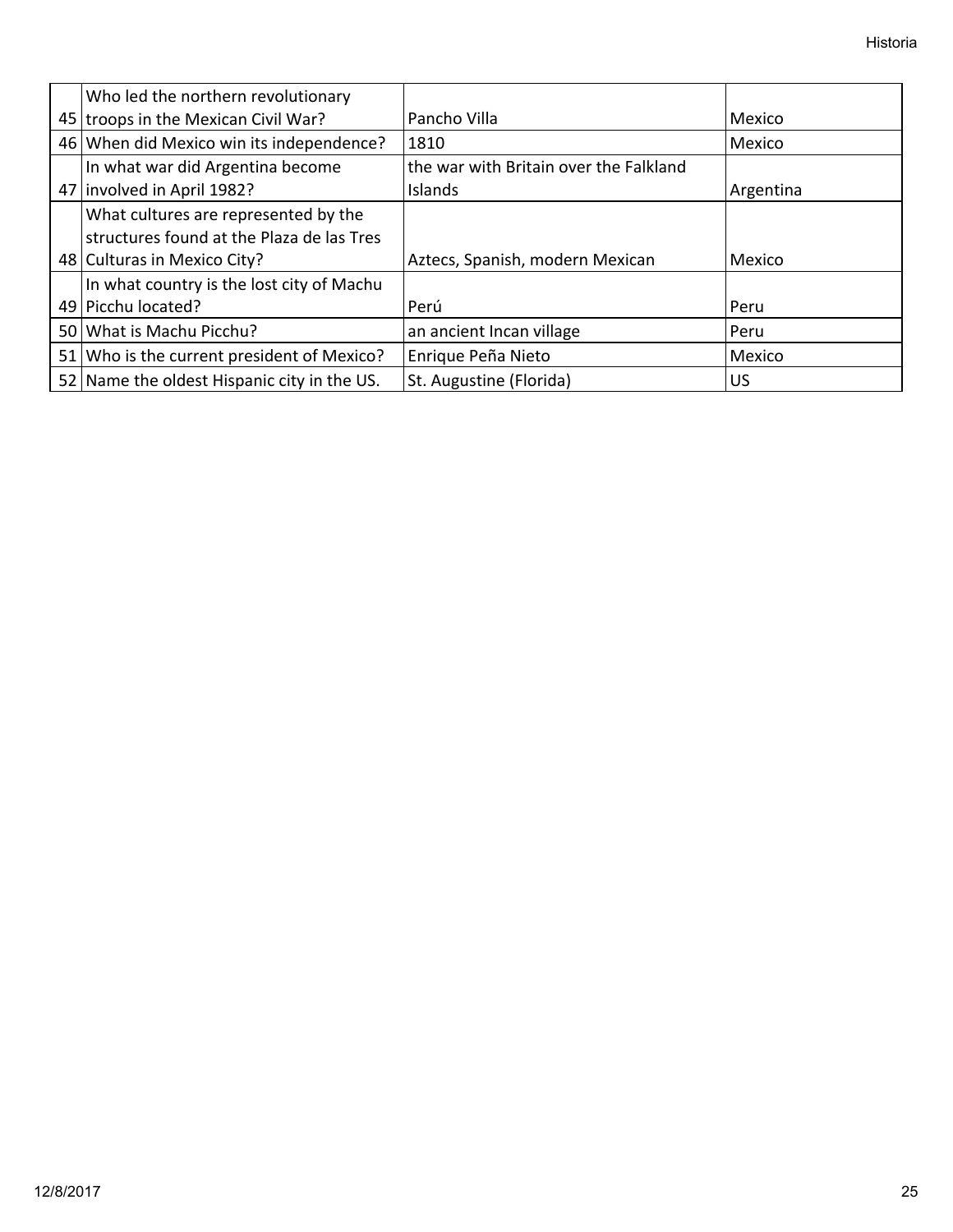| <b>LIFE</b>                                   |                                        |                |  |
|-----------------------------------------------|----------------------------------------|----------------|--|
| <b>Pregunta</b>                               | Respuesta                              | <b>Country</b> |  |
| What vegetable is carved and judged at a      |                                        |                |  |
| 1 festival in Oaxaca?                         | radish                                 | Mexico         |  |
| When would you be able to see a               |                                        |                |  |
| 2 Passion Play in Mexico?                     | during Holy Week                       | Mexico         |  |
| What are the colors of the Argentine          |                                        |                |  |
| 3 flag?                                       | blue and white                         | Argentina      |  |
| Many Hispanic people celebrate this day       |                                        |                |  |
| $4$ in addition to their birthday.            | their Saint's Day                      | General        |  |
| 6 How many centavos are there in a peso?      | 100                                    | Mexico         |  |
| 7 What is a <i>mestizo</i> ?                  | a person with Spanish and Indian blood | General        |  |
| How do you a say a week from today in         |                                        |                |  |
| 8 Spanish?                                    | de hoy en ocho días                    | General        |  |
| 9 When is La Noche Vieja?                     | New Year's Eve                         | General        |  |
| What does it mean when Hispanics tap          | they are indicating that someone is    |                |  |
| 10 their elbows with their hands?             | stingy                                 | General        |  |
| 11 What is El Excelsior?                      | a newspaper                            | Mexico         |  |
| What does the green stand for in the          |                                        |                |  |
| 12 Mexican flag?                              | independence                           | Mexico         |  |
| 13 What would you buy in a <i>panadería</i> ? | bread                                  | General        |  |
| 15 What are tertuilias?                       | afternoon discussions at a local café  | General        |  |
| What is the most literate country in          |                                        |                |  |
| 16 Central America?                           | Costa Rica                             | Costa Rica     |  |
| What is Juanita Elena Gómez de Lara's         |                                        |                |  |
| 17   husband's paternal last name?            | Lara                                   | General        |  |
| What is depicted in " El baile de los         |                                        |                |  |
| 18 viejitos"?                                 | old men                                | Mexico         |  |
| What do you call a soap opera in              |                                        |                |  |
| 19 Spanish?                                   | a telenovela                           | General        |  |
| What do you add to the end of a Spanish       |                                        |                |  |
| 20 noun to show friendliness or affection?    | ito or ita                             | General        |  |
| What is the Spanish term for a person of      |                                        |                |  |
| 21 mixed European and African blood?          | mulato                                 | General        |  |
| This expression is used when someone          |                                        |                |  |
| 22 sneezes.                                   | salud                                  | General        |  |
| What was the name of Spain's currency         |                                        |                |  |
| 23 before the euro?                           | peseta                                 | Spain          |  |
| 25 What is Paco the nickname for?             | Francisco                              | General        |  |
| Why do Spanish people eat 12 grapes at        |                                        |                |  |
| 26 midnight on New Year's Eve?                | for good luck                          | Spain          |  |
| Who is the fastest mouse in all of            |                                        |                |  |
| 27 Mexico?                                    | Speedy González                        | Mexico         |  |
| On what side of the street do Spaniards       |                                        |                |  |
| $28$ drive?                                   | right                                  | Spain          |  |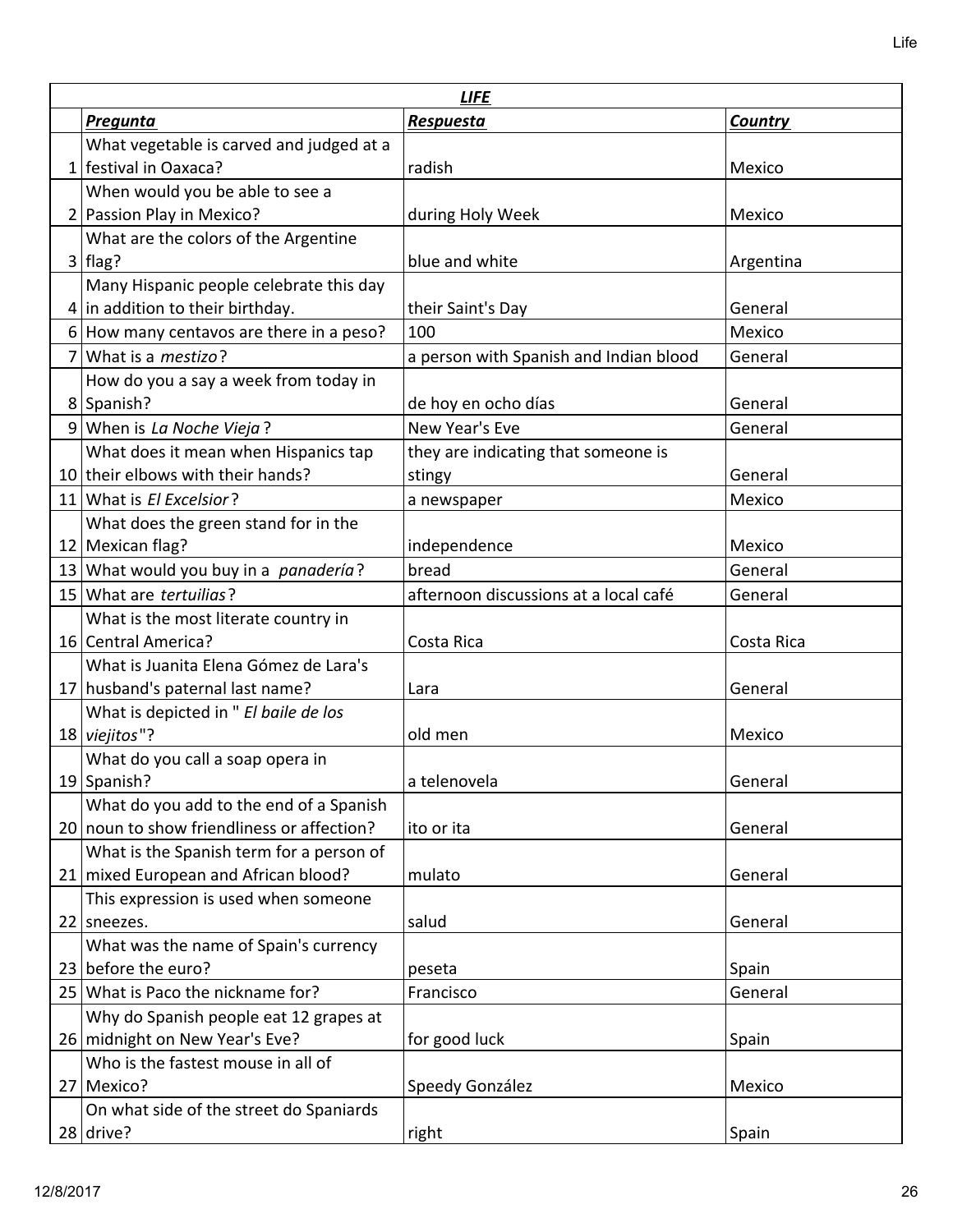|    | According to the Spanish saying, if you    |                                      |                |
|----|--------------------------------------------|--------------------------------------|----------------|
|    | keep your mouth shut, what cannot          |                                      |                |
|    | 29 enter?                                  | flies                                | Spain          |
|    | What did they begin building in Mexico     |                                      |                |
|    | City in 1967 to improve the traffic        |                                      |                |
|    | 30 situation?                              | the metro                            | Mexico         |
|    | What is a term for a person of Mexican     |                                      |                |
|    | origin who was born in the United          |                                      |                |
|    | 31 States?                                 | chicano                              | US / Mexico    |
|    | 32 What is a librería?                     | book store                           | General        |
|    | 33 In Spain, what are the ABC and El País? | Spanish newspapers                   | Spain          |
|    | 34 What miniture dog originate in Mexico?  | the chihuahua                        | Mexico         |
|    | What does the white stand for int he       |                                      |                |
|    | 36 Mexican flag?                           | religion                             | Mexico         |
|    | What is sung on a person's birthday in     |                                      |                |
|    | 37   Mexico?                               | Las Mañanitas                        | Mexico         |
|    | Hispanic couples usually have two          |                                      |                |
|    | 38 wedding ceremonies. Name them.          | civil and religious                  | General        |
|    | 39 At what time do Spaniards eat supper?   | 9:00-10:00                           | Spain          |
|    | 40 What is the national airline of Spain?  | Iberia                               | Spain          |
|    | What does the red stand for in the         |                                      |                |
|    | 41 Mexican flag?                           | union                                | Mexico         |
|    | Where do Mexcians go on All Souls's        |                                      |                |
|    | $42$ Day?                                  | to the cementery                     | Mexico         |
|    | How many different brands of gasoline      |                                      |                |
|    | 43 can you buy in Mexico?                  | one                                  | Mexico         |
|    | 44 What are the colors of Bolivia's flag?  | red, yellow, green                   | <b>Bolivia</b> |
|    | Which Hispanic country has the largest     |                                      |                |
|    | 45 Protestant population?                  | Mexico                               | Mexico         |
|    | During which month is the Day of the       |                                      |                |
|    | 46 Dead celebrated?                        | November                             | Mexico         |
|    | Which of the following instruments         |                                      |                |
|    | whould not be found in a mariachi band:    |                                      |                |
|    | 47 violins, drums, guitar?                 | drums                                | Mexico         |
|    | 48 What is sold in a zapatería?            | shoes                                | General        |
|    | What does one do before purchasing an      |                                      |                |
|    | 49 item in a Mexican market?               | bargain for a price                  | Mexico         |
|    | What is the Spanish word for the           |                                      |                |
|    | concept of male dominance in Hispanic      |                                      |                |
|    | 50 culture?                                | machismo                             | General        |
|    | 51   When is Holy Week in Spain?           | the week before Easter               | Spain          |
| 52 | What is an abrazo?                         | a hug                                | General        |
|    | 53 What is special about a quince añera?   | she is celebrating her 15th birthday | Mexico         |
|    | What animal is a symbol of good luck to    |                                      |                |
|    | 54 the Mexicans?                           | the pig                              | Mexico         |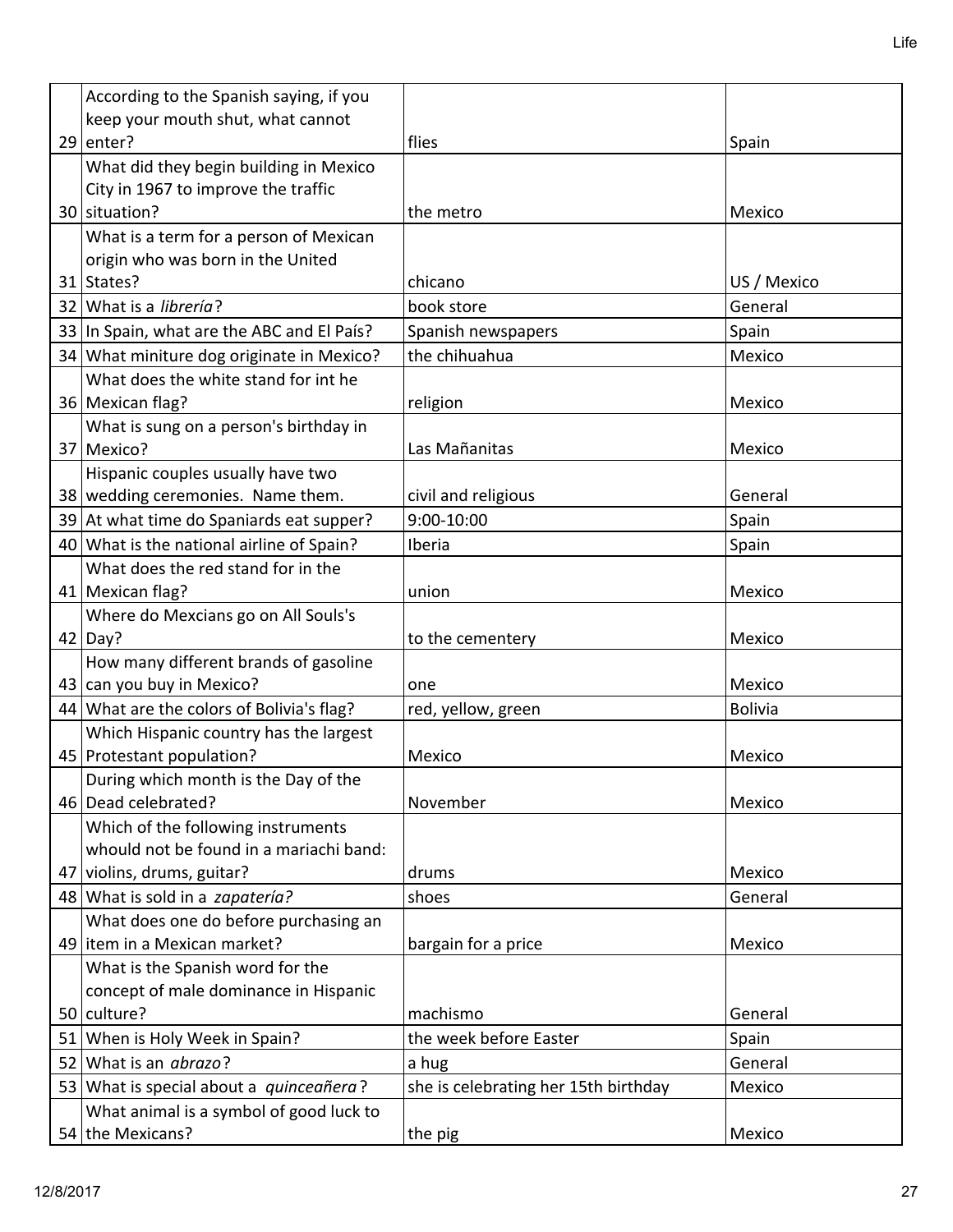| El bacherillato clásico is a system of       |                                                     |                   |
|----------------------------------------------|-----------------------------------------------------|-------------------|
| education comparable to what                 |                                                     |                   |
| 55   institution in the United States?       | high school                                         | Spain             |
| How do many Mexicans traditionally           |                                                     |                   |
| 56 approach the Basilica de Guadalupe?       | on their knees                                      | Mexico            |
| 57 What are the colors of the Spanish flag?  | red and gold                                        | Spain             |
| What is the religious affiliation of most    |                                                     |                   |
| 58 Hispanic people?                          | Roman Catholic                                      | General           |
| If you enter a Spanish building and go up    |                                                     |                   |
| one flight of stairs, what floor are you     |                                                     |                   |
| 59 on?                                       | first                                               | Spain             |
| At what age do Hispanic children             |                                                     |                   |
| 60 generally make their first communion?     | 7 years old                                         | General           |
| Which Spanish-speaking country has the       |                                                     |                   |
| 61   largest Jewish population?              | Argentina                                           | Argentina         |
| 62 What is queso manchego made from?         | sheep's milk                                        | Spain             |
| Name the levels of a 5 story building in     | cuarto piso, tercer piso, segundo piso,             |                   |
| 63 descending order hispanic style.          | primer piso, planta baja                            | Spain             |
| Pablo Ortiz and Isabel Montero got           |                                                     |                   |
| 64 married. What is Isabel's married name?   | Isabel Montero de Ortiz                             | General           |
| Pancho Torres and Susana García mary         |                                                     |                   |
| and a have a child, Roberto. What is the     |                                                     |                   |
| 65   son's full name?                        | Roberto Torres García                               | General           |
| Name the four standard meals in              |                                                     |                   |
| 66 Hispanic countries.                       | desayuno, almuerzo, merienda, cena                  | General           |
| 67 What is salsa picante in English?         | hot sauce                                           | General           |
| 68 What is a <i>modista</i> ?                | seamstress                                          | General           |
| Name the current King and Queen of           |                                                     |                   |
| 69 Spain?                                    | Felipe VI and Letizia                               | Spain             |
| 70 What and where is El Escorial?            | palace monestary of Felipe II in Spain              | Spain             |
| Where would you be if you were viewing       |                                                     |                   |
| 71 el acueducto romano de Segovia ?          | Spain                                               | Spain             |
| Who is the female Mexican artist whose       |                                                     |                   |
| art has many autobiographical themes         |                                                     |                   |
| 72 and who was married to Diego Rivera?      | Frida Kahlo                                         | Mexico            |
| How many comunidades autonomas are           | 17                                                  |                   |
| 73 there in Spain?                           |                                                     | Spain             |
| 74 What is a <i>quinceañera</i> celebration? | girl's 15th birthday, a "coming out"<br>celebration | Mexico            |
| Where can one ski in the winter in South     |                                                     |                   |
| 75 America?                                  | Chile and Argentina in the Andes                    | Chile / Argentina |
| Translate these popular American movie       |                                                     |                   |
| titles: El mago de Oz, La Guerra de las      |                                                     |                   |
| Galaxias, La Vuelta del Mundo en             | Wizard of Oz, Star Wars, Around the                 |                   |
| 76 Ochenta Días.                             | World in 80 Days                                    | General           |
|                                              |                                                     |                   |